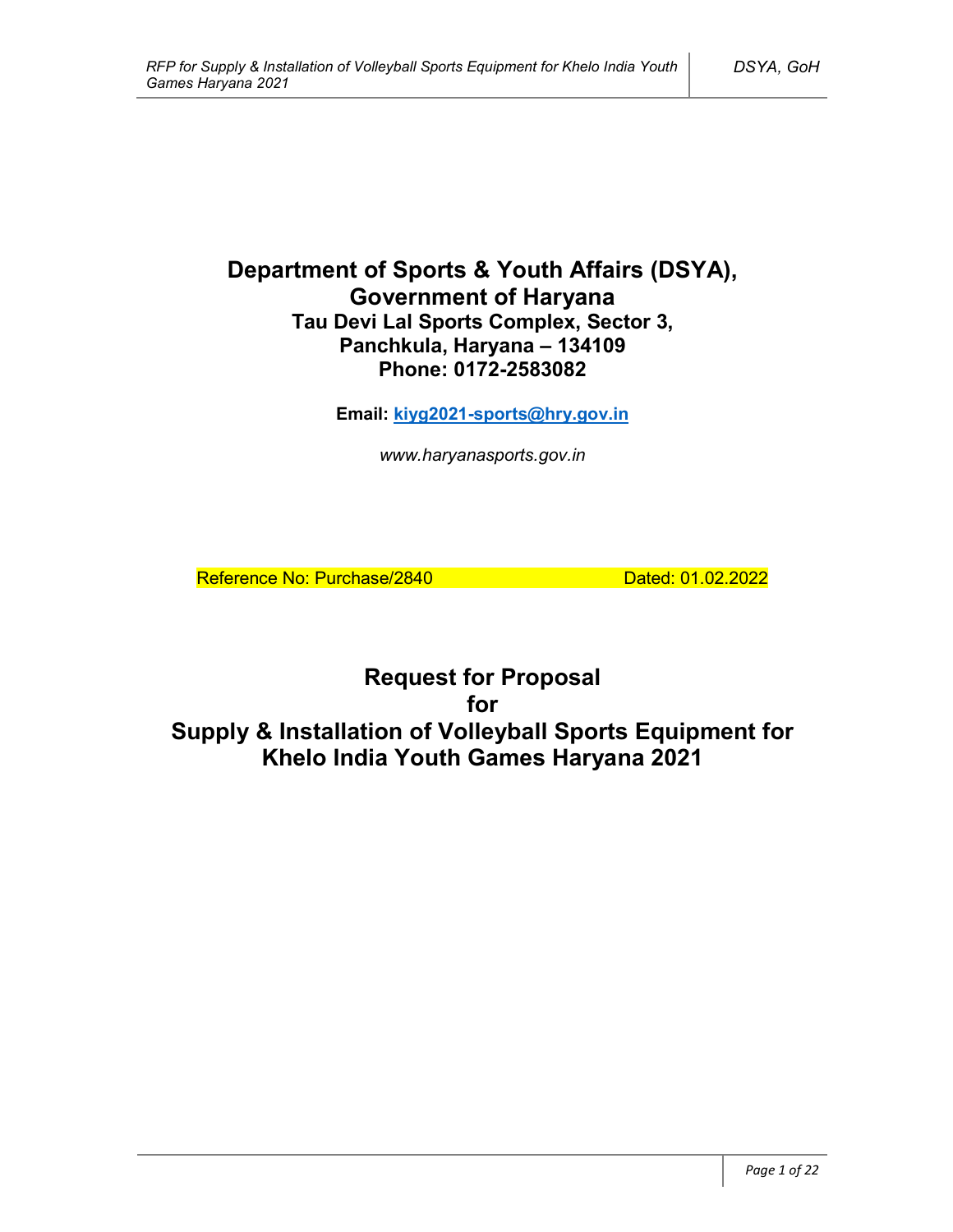#### **Department of Sports & Youth Affairs (DSYA), Government of Haryana Tau Devi Lal Sports Complex, Sector 3 Panchkula, Haryana – 134109**

Email: kiyg2021-sports@hry.gov.in www.sportsharyana.gov.in

#### **RFP No.: Purchase/2840 Dated: 01.02.2022**

#### **NOTICE INVITING TENDER (NIT)**

DSYA invites Bids under two bid-basis, i.e. Technical Bid and Financial Bid for *'Supply & Installation of Volleyball Sports Equipment for Khelo India Youth Games Haryana 2021'* for Department of Sports & Youth Affairs *(DSYA)*.

The interested bidders should submit their bids online and physical copies of **only technical proposal** to Tau Devi Lal Sports Complex, Sector 3, Department of Sports & Youth Affairs, Govt. of Haryana, Panchkula, Haryana - 134109, on or before 10-02-2022**.**

Bidders have to download the Bid documents from the e-procurement portal i.e. https://etenders.hry.nic.in after registering themselves on portal and submit e-bids after payment of Bid Processing Fee & Bid Document Fee before last date & time of downloading the e-bids online

All Bidders are advised to see Amendments to RFP, if any, before submission of the bids. In case the Bidder does not submit the amended bids/amendments, it shall be presumed that Bidder has seen the amendments/Amended bids and e-bid shall be evaluated accordingly.

In case schedule date of submission / tender opening date are declared as holiday then tender will be submitted/ opened on the very next working day on earlier schedule time.

DSYA reserves the right to cancel the bid at any time or amend/withdraw any of the terms and conditions contained in the Bid Document without assigning any reason thereof.

> **CEO, Khelo India Youth Games Department of Sports & Youth Affairs Haryana**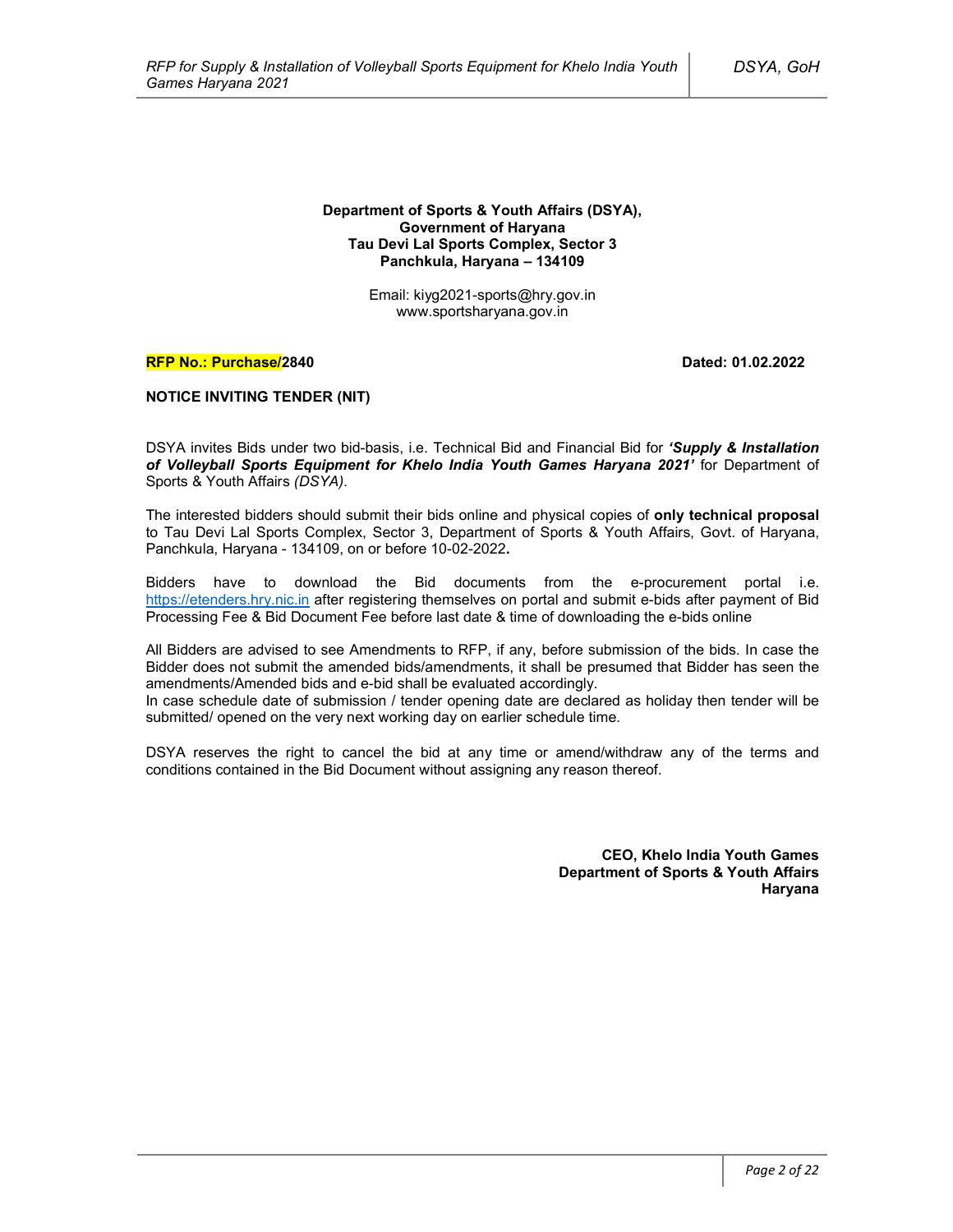#### **1. DETAILED NOTICE INVITING E-TENDER**

e-Tender is invited in single stage two cover system i.e. Request for Technical Bid **(online Bid under Technical Envelope and hard copy submission with mentioning Page No)** and Request for Financial Bid (comprising of price bid Proposal under online available Commercial Envelope):

| Sr. No. | <b>Information</b>                                                 | <b>Details</b>                                                                                                                                                                                                                                                                                         |
|---------|--------------------------------------------------------------------|--------------------------------------------------------------------------------------------------------------------------------------------------------------------------------------------------------------------------------------------------------------------------------------------------------|
|         | Description of Goods                                               | <b>Volleyball Sports Equipment</b><br>(Annexure-I)                                                                                                                                                                                                                                                     |
| 2       | EMD (to be deposited online) *                                     | $25,000/-$<br><b>Account Holder Name: Director,</b><br>Department of Sports & Youth Affairs<br><b>Bank Name: State Bank of India</b><br><b>Account No.: 39454876084</b><br><b>IFSC Code: SBIN0050969</b><br><b>MICR No.: 160002173</b><br>Validity period for the EMD will be up to<br>30th June, 2022 |
| 3       | Tender Document Fee*                                               | $3.000/-$                                                                                                                                                                                                                                                                                              |
| 4       | e-Service Fee (to be deposited online)                             | 1.000 + 18% GST                                                                                                                                                                                                                                                                                        |
| 5       | Start Date & Time of Bid Preparation and<br>Submission             | 01.02.2022                                                                                                                                                                                                                                                                                             |
| 6       | Expiry Date & Time of bid for EMD<br>submission                    | 09.02.2022                                                                                                                                                                                                                                                                                             |
| 7       | Last date and time for submission of<br>proposals through e-Tender | 10.02.2022                                                                                                                                                                                                                                                                                             |

**Note: For relaxation of Tender Fee & EMD** Please refer "Haryana State Public Procurement Policy for MSME -2016" notified vide G.O.No.2/2/2016-4IBII (1) dated 20-10-2016 and for Startups/first generation Entrepreneurs as notified vide G.O. No.2/2/2016-4IB-II dated 03.01.2019.

## **2. DATA SHEET**

| Sr. No.        | <b>Activity Description</b>                                                                                  | <b>Details</b>                                                                                                                    |  |
|----------------|--------------------------------------------------------------------------------------------------------------|-----------------------------------------------------------------------------------------------------------------------------------|--|
|                | RFP No. and Date of Availability of RFP                                                                      | RFP No.: Purchase/2840<br>Date: 01.02.2022                                                                                        |  |
| 2              | <b>Proposal Due Date</b>                                                                                     | 10.02.2022                                                                                                                        |  |
| 3              | Technical Proposal Opening Date and<br>submission of hard copy of technical<br>proposal with proper binding. | 11.02.2022, 10.00 Hrs                                                                                                             |  |
| 4              | <b>Financial Proposal Opening</b>                                                                            | To be communicated later                                                                                                          |  |
| 5              | Letter of Award (LOA)                                                                                        | To be communicated later                                                                                                          |  |
| 6              | Office Address - Venue for opening and<br>evaluation of Bids                                                 | Department of Sports & Youth Affairs<br>Govt. of Haryana<br>Tau Devi Lal Sports Complex, Sector 3,<br>Panchkula, Haryana - 134109 |  |
| $\overline{7}$ | <b>Contact Details</b>                                                                                       | Contact Person:<br>Mr. Rajesh Kumar, Superintendent<br>Email id: kiyg2021-sports@hry.gov.in<br>Mobile No: +91 7717307781          |  |
| 8              | <b>Tender Documents on Website</b>                                                                           | URL for e-tender<br>https://etenders.hry.nic.in/nicgep/app<br>http://www.haryanasports.gov.in/                                    |  |
| 9              | Method of Selection                                                                                          | Pre-Qualification & L1                                                                                                            |  |
| 10             | <b>Bid Validity Period</b>                                                                                   | 90 days                                                                                                                           |  |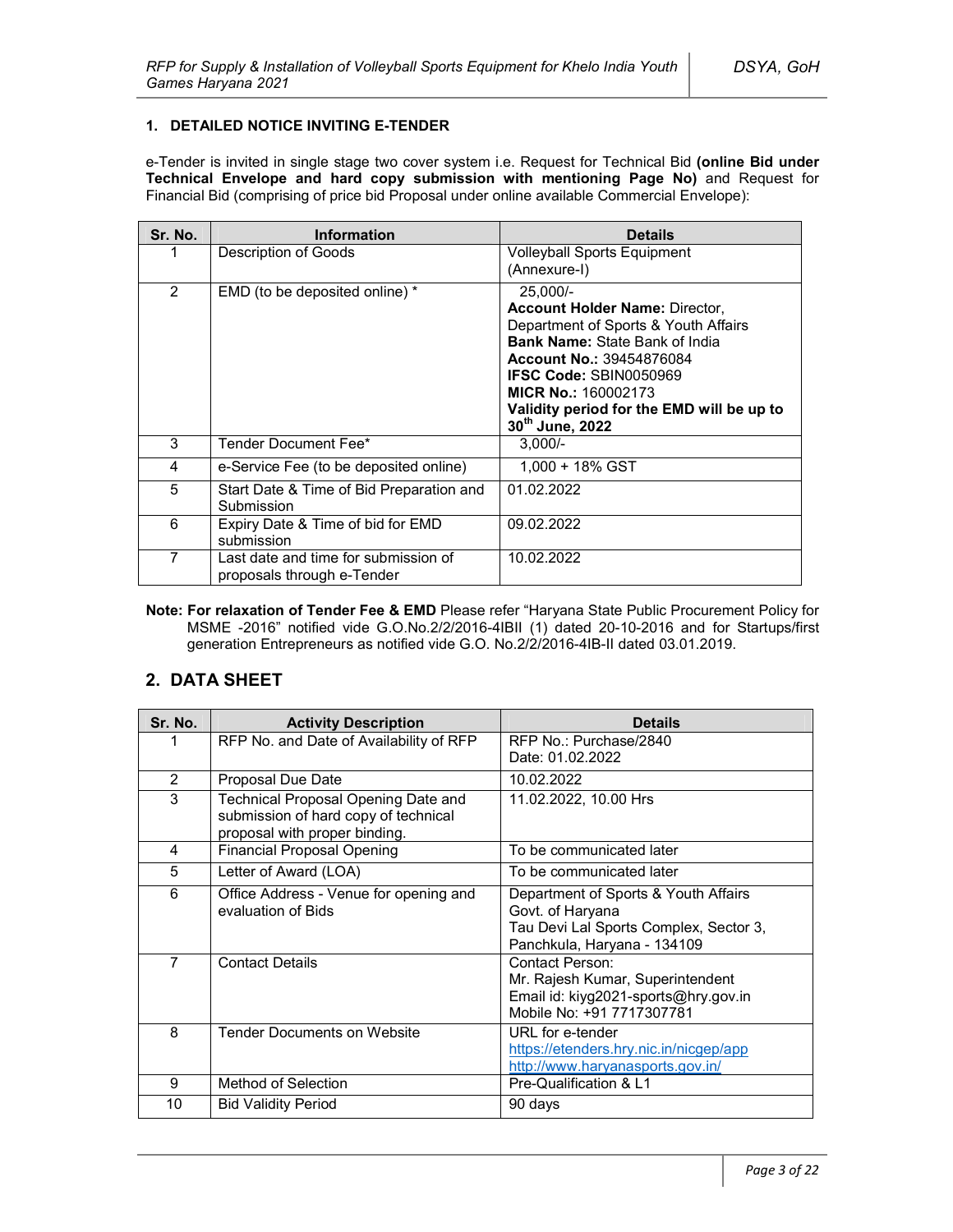## **A. Information to Bidders:**

#### **1. Instructions to bidder on Electronic Tendering System.**

Registration of bidders on e-Procurement Portal**,** Information about Digital Certificate, Instructions about Online Payment of Tender Document fee/e-Service Fee/Earnest Money, Important Instructions & Help manual for online bidding and other General issues option available on Home page of NIC e-procurement portal i.e https://etenders.hry.nic.in.

In case bidders need any clarifications or if training required to participate in online tenders they can contact office Timings of Help-desk support & Contract Details: -

The detail may be seen under "Contract US" option available on Home Page of NIC e-Procurement portal i.e https://etenders.hry.nic.in.

For support related to Haryana Tenders in addition to Helpdesk: -

In addition, for support related to Haryana Tenders in addition to helpdesk you may also contact to following: -

E - mail: eproc.nichry@yahoo.com Desk: 0172-2700275

**2.** Date and Time of making payment of tender fee, earnest money deposit (EMD) and eservice fee is as under:

|   | A Online submission of EMD, Tender fee & |  |
|---|------------------------------------------|--|
|   | e-Service Fee Option-1: Through Net      |  |
|   | <b>Banking and Debit card</b>            |  |
| в | Online submission of EMD                 |  |
|   | Option-2: Through RTGS/ NEFT-            |  |
|   | (In case of above, the bidder has to     |  |
|   | pay Tender fee & e-Service fee           |  |
|   | Through Net Banking and Debit card       |  |
|   | as per the given date & time schedule)   |  |

- **3.** As the Bids are to be submitted online and are required to be encrypted and digitally signed, the Bidders are advised to obtain Digital Signature Certificate (DSC) at the earliest. For obtaining Digital Certificate, the Bidders should visit NIC portal https://etenders.hry.nic.in/nicgep/app?page=DSCInfo&service=page
- **4.** The Bidders shall have to pay for the Tender Documents Fee, EMD Fees & e-Service Fee online by using the service of secure electronic payment gateway. The secure electronic payments gateway is an online interface between bidders and online payment authorization networks.
- **5.** The bidders must have Net Banking account in order to pay Tender Document Fee and e-Service Fee.
- **6. Payment of Tender Fee: -** The payment for the Tender Document Fee shall be made by the interested bidder online directly through Net Banking with the available Banks at e- GRAS e-Payment Gateway.
- **7. Payment of e-Service Fee: -** E-Service Fee payment shall be made separately by the interested bidders/ contractors online directly through Net Banking Account.
- **8. Payment of EMD: -** The payment of EMD can be made through Net Banking or RTGS/ NEFT as per details at Para-2 above. In this regard please refer to "Instructions to bidder on Electronic Tendering System.
- **9.** Intending bidders will be mandatorily required to sign-up online (create user account) on the website https://etenders.hry.nic.in to be eligible to participate in the e-Tender. In case the intended bidder fails to pay EMD fee under the stipulated time frame, he/she shall not be allowed to submit his/ her bids for the respective event/Tenders.
- **10.** In case of payment of EMD through RTGS/ NEFT, the interested bidders must remit the funds at least on or before **09.02.2022** and make payment via RTGS/NEFT to the beneficiary account number specified under the online generated challan. The intended bidder/ Agency thereafter will be able to successfully verify their payment online, and submit their bids on or before the expiry date & time of the respective events/ Tenders at https://etenders.hry.nic.in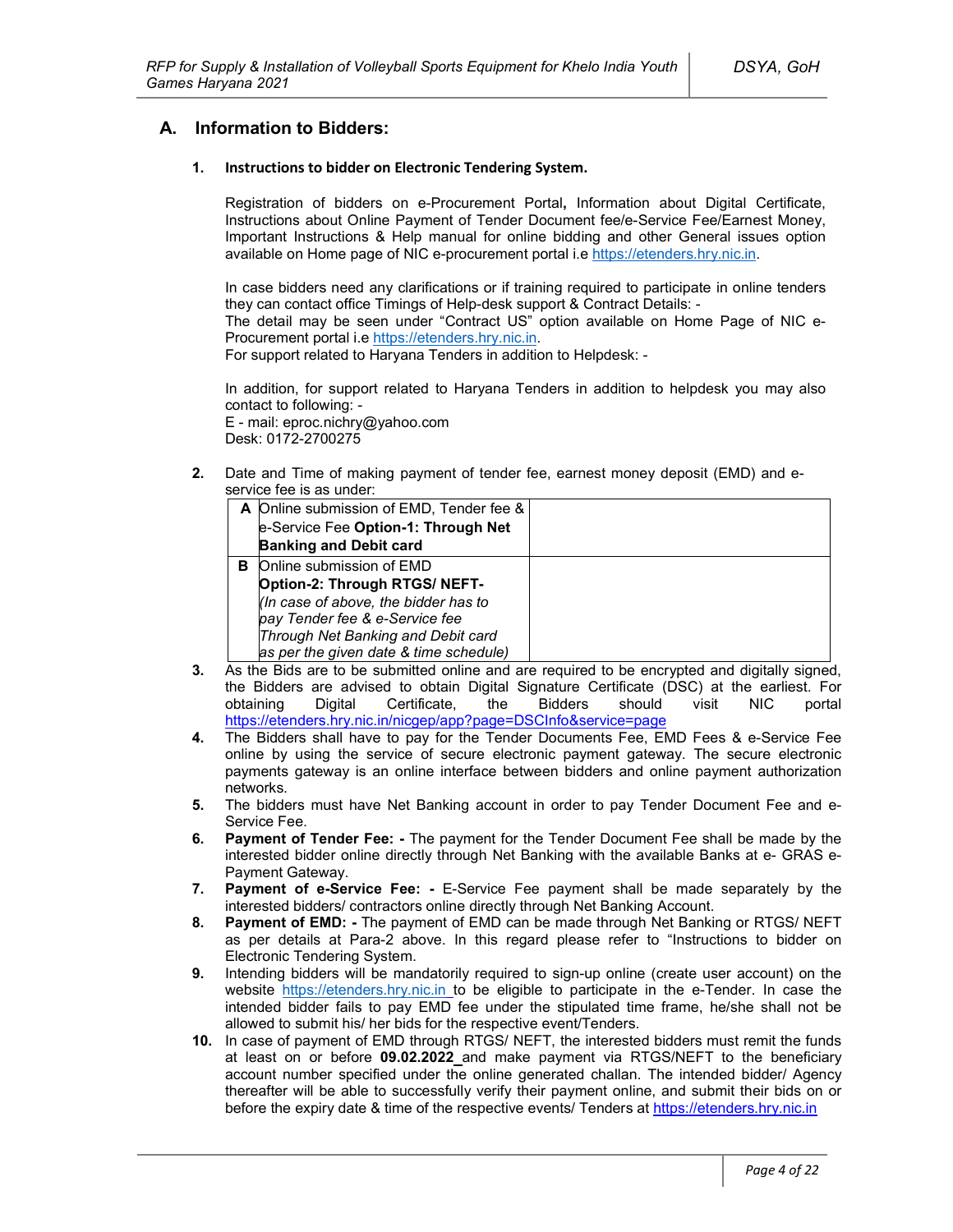- **11.** However, the details of the EMD, Tender document Fee & E Service Fee are required to be filled/ provided at the time of online Bid Preparation.
- **12.** Online Technical Envelope—Reference details of the Earnest Money Deposit, Tender Document Fee & e - Service Fee instrument and scanned copies of supporting documents and QR/technical criteria with proper index and page numbering on all the documents have to be provided as per **Annexure-A** of this document.
- **13.** If the tenders are cancelled or recalled on any grounds, the Tender Document Fee and e-Service Fee will not be refunded to the bidder.
- **14.** If any queries related to this RFP, Bidders can submit their queries only through the official email id kiyg2021-sports@hry.gov.in before 5.00PM on working days.

## **B. Brief Description of Procuring Sports Equipment / items:**

| Sr. No Description                                      | Quantity | <b>Place of Delivery</b>                                     |
|---------------------------------------------------------|----------|--------------------------------------------------------------|
| Supply & installation of Volleyball<br>Sports Equipment | 27 Items | Tau Devi Lal Sports Complex,<br>Sector-3, Panchkula, Haryana |

The detailed technical specifications/description of the above items are available at **Annexure-I** of this document. **Only mentioned brand will be acceptable.**

## **C. Specific Terms & Condition/ Eligibility Criteria related to above items: -**

| 1.             | The Bidder must be a Single Business Entity for the<br>purpose of this Invitation for RFP Document, a business<br>entity shall mean a company registered in India under<br>the Companies ACT, 1956 or 2013 or a partnership firm<br>registered under The Limited Liability Partnership Act,<br>2008 or The Indian Partnership Act 1932.<br><b>JV/Consortium not Allowed.</b>                                                | Certificate<br>Registration<br>of<br>Incorporation(s).                                                                                              |
|----------------|-----------------------------------------------------------------------------------------------------------------------------------------------------------------------------------------------------------------------------------------------------------------------------------------------------------------------------------------------------------------------------------------------------------------------------|-----------------------------------------------------------------------------------------------------------------------------------------------------|
| 2.             | Average annual turnover of the Bidder in the last 3<br>years i.e. 2017-18, 2018-19 and 2019-20 must be at<br>01 Crore from sale of sports equipment/items &<br>least<br>Sports Apparel.                                                                                                                                                                                                                                     | Audited<br>Financial<br>Statements/Certificate<br>from<br>statutory<br>Auditor<br>be<br>should<br>submitted as per the enclosed<br>Annexure-'E'.    |
| 3.             | <b>The</b><br><b>Bidder</b><br>relevant<br>must<br>have<br>experience<br>in.<br>undertaking any three (03) similar* assignments in the<br>last seven (07) years (International/National level).<br>Note: *Supply and installation of sports equipment for<br>Central Government/State Government/ National Sports<br>Federation / State Sports Federation.                                                                  | Work Order/ Client Certificate/<br>Certificate<br>Completion<br>(Please)<br>list of assignments<br>provide a<br>before attaching relevant evidence. |
| 4 <sup>1</sup> | The Bidder should be in the business of sale of Sports<br>Equipment as Original equipment manufacturer (OEM)<br>for at least 05 Years as on March 31 <sup>st</sup> , 2021.<br>ΟR<br>In case the Bidder is not a manufacturer (OEM) then the<br>bidder should be an authorized supplier / dealer of the<br>manufacturer and in business of supplying sports<br>equipment for more than one (01) year as on March<br>31,2021. | Proof of OEM /<br>Authorisation<br>Certificate<br>(with period clearly<br>specified)<br>should be submitted as per the<br>enclosed Annexure- 'C'.   |
| 5.             | The equipment should be supplied to Tau Devi Lal sports complex, Sector-3, Panchkula,                                                                                                                                                                                                                                                                                                                                       |                                                                                                                                                     |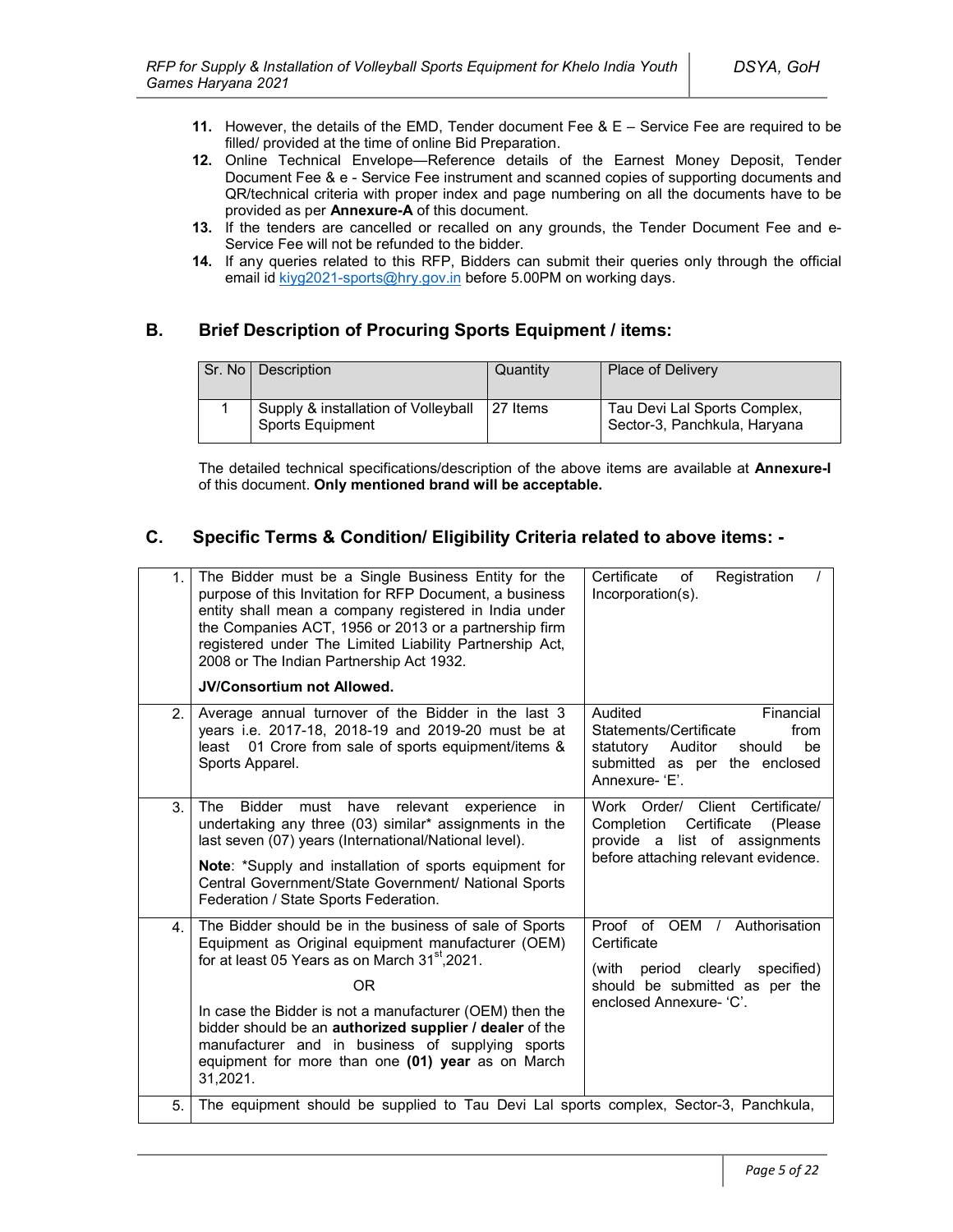|                 | Haryana.                                                                                                                                                                                                                                                                                                                                                                                                                                                                                                                                                                  |  |  |  |  |  |
|-----------------|---------------------------------------------------------------------------------------------------------------------------------------------------------------------------------------------------------------------------------------------------------------------------------------------------------------------------------------------------------------------------------------------------------------------------------------------------------------------------------------------------------------------------------------------------------------------------|--|--|--|--|--|
| 6.              | The suppliers are required to submit the detail of sports equipment/items as per Annexure-II.<br>The intending supplier shall also have to mention, the detailed specifications, name of<br>manufacturer/make, model of the article and has to enclose the catalogue in PDF format with<br>image/ pictures of the material offered, for which the rates are quoted as per the below format.                                                                                                                                                                               |  |  |  |  |  |
|                 | Item No                                                                                                                                                                                                                                                                                                                                                                                                                                                                                                                                                                   |  |  |  |  |  |
|                 | Name of the Item                                                                                                                                                                                                                                                                                                                                                                                                                                                                                                                                                          |  |  |  |  |  |
|                 | Offered Make & Model                                                                                                                                                                                                                                                                                                                                                                                                                                                                                                                                                      |  |  |  |  |  |
|                 | Specification<br>Compliance<br><b>NIT</b><br>as<br>per<br>(Yes/No)                                                                                                                                                                                                                                                                                                                                                                                                                                                                                                        |  |  |  |  |  |
|                 | Offered item with Original Images                                                                                                                                                                                                                                                                                                                                                                                                                                                                                                                                         |  |  |  |  |  |
|                 | Above format should be proper in one page for each item. The photocopies/ Xerox /fax of<br>these documents will not be considered. In absence of the above original documents, the<br>item(s) offered will not be considered. The preference will be given to the items bearing ISI/ISO<br>/quality control make for the sports material & goods.                                                                                                                                                                                                                         |  |  |  |  |  |
|                 | In case of doubt in material, supplied by the firm/bidder, the expenditure incurred on getting the<br>material tested will be borne by the bidder. If, even after approval, information / facts submitted<br>by the bidder are found misleading / incorrect etc., DSYAGOH reserves the right to reject the<br>tender for the current / future supply or may impose penalties as deemed fit. Non-compliance<br>of any of the terms & conditions of the tender will also warrant above penalties.                                                                           |  |  |  |  |  |
| 7.              | The intending supplier should quote the rates inclusive of all expenses, charges, taxes, duties,<br>transportation, packing and forwarding, insurance etc. inclusive of all applicable taxes and<br>freight charges for Tau Devi Lal sports complex, Sector-3, Panchkula, Haryana. Rate quoted<br>shall also include Supply, Installation, and Commissioning & On-site training for operation of<br>equipment. The financial must be submitted in the bidder's letter head with seal and sign.                                                                            |  |  |  |  |  |
| 8.              | The minimum warranty/guarantee period shall be of two (2) years for equipment/ items. Not<br>applicable for the Items which are subject to non-warranty. However, DSYA will verify whether<br>the quoted equipment's/items are falling under warranty or non-warranty. Decision of the<br>DSYA will be final in this regard. Any period over and above the minimum period mentioned<br>shall also be accepted.                                                                                                                                                            |  |  |  |  |  |
| 9.              | For imported equipment if supplied directly from foreign): The custom clearance,<br>transportation, insurance etc. of the equipment from the port of entry in the country to the<br>consignee's place shall be sole responsibility of the supplier and its agent. These are to be<br>shown separately in the price bid. However, for custom duty exemption wherever applicable for<br>import of sports equipment/goods KIYG, 2021 secretariat will apply to the appropriate<br>authority. The seller and his agent should liaison the claim for exemption of Custom Duty. |  |  |  |  |  |
|                 | 10. Technical specification of the sports equipment used in competitions should be as per rule of<br>the International / National Federation/Association of concerned disciplines.                                                                                                                                                                                                                                                                                                                                                                                        |  |  |  |  |  |
| 11.             | DSYAGOH will be legally competent to cancel the supply order and also to take any other<br>action against the supplier including imposing any penalty during or till the final execution of<br>the supply, in case the supplier is ever found to have committed any fraud against DSYAGOH<br>in supplying the material or indulged in any other malpractices thereof causing any financial<br>losses during contract period.                                                                                                                                              |  |  |  |  |  |
| 12.             | The bidders will give a self-attested declaration on Rs 100/- stamp paper that the quality and<br>brand of sports equipment used in competitions and quoted in the tender are correct and as<br>per rule of International/National/Associations of concerned disciplines. In case of any defect,<br>DSYAGOH may impose penalty as deemed fit and will have the right to make recovery from<br>security or any pending bills or and take any legal action as deemed fit.                                                                                                   |  |  |  |  |  |
| 13 <sub>1</sub> | The Bidder must submit information with supporting documents as specified in Annexure III.                                                                                                                                                                                                                                                                                                                                                                                                                                                                                |  |  |  |  |  |
| 14.             | DSYAGOH considering, past performance of the tenderer, reserves the right to reject any                                                                                                                                                                                                                                                                                                                                                                                                                                                                                   |  |  |  |  |  |
|                 |                                                                                                                                                                                                                                                                                                                                                                                                                                                                                                                                                                           |  |  |  |  |  |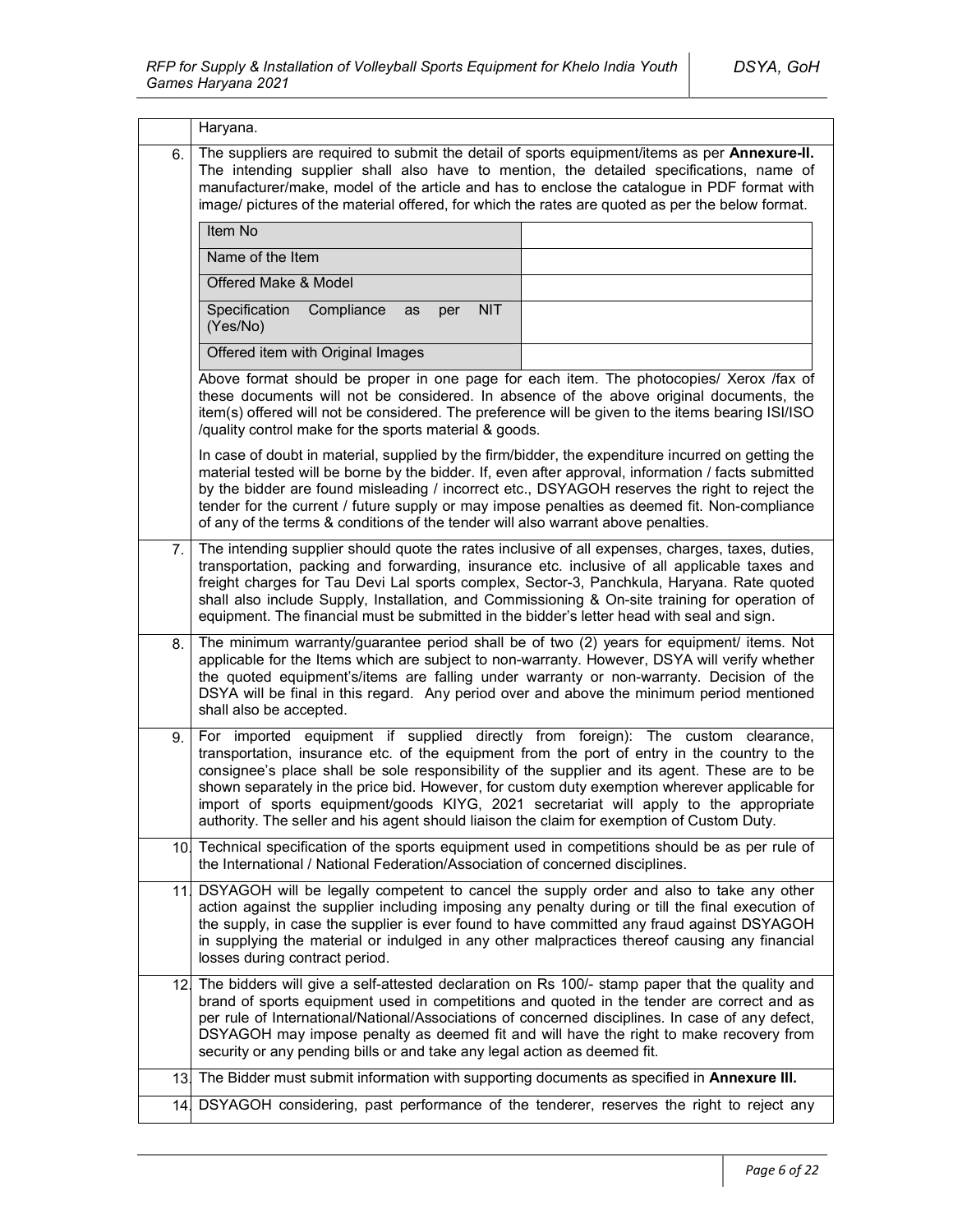|     | tender.                                                                                                                                                                                                                                                                                                                                                                                                                                                                                                                                                                                                                                                                                                                                                                                                                                                                                                                                                      |  |
|-----|--------------------------------------------------------------------------------------------------------------------------------------------------------------------------------------------------------------------------------------------------------------------------------------------------------------------------------------------------------------------------------------------------------------------------------------------------------------------------------------------------------------------------------------------------------------------------------------------------------------------------------------------------------------------------------------------------------------------------------------------------------------------------------------------------------------------------------------------------------------------------------------------------------------------------------------------------------------|--|
| 15. | In case, any dispute arises in regard to the tender, the decision of the DSYAGOH will be final<br>and binding.                                                                                                                                                                                                                                                                                                                                                                                                                                                                                                                                                                                                                                                                                                                                                                                                                                               |  |
|     | 16 In case of litigation, the courts at Panchkula only will have jurisdiction for deciding case<br>according to Indian law in force.                                                                                                                                                                                                                                                                                                                                                                                                                                                                                                                                                                                                                                                                                                                                                                                                                         |  |
| 17. | The technical bids will be opened first and financial bids of only those bidders shall be opened<br>whose Technical bids are accepted by the competent authority.                                                                                                                                                                                                                                                                                                                                                                                                                                                                                                                                                                                                                                                                                                                                                                                            |  |
| 18. | It must be noted that this is just an enquiry and does not amount to any commitment on the<br>part of DSYAGOH to order any products offered. The decision of DSYAGOH in this regard<br>would be final and be entirely, at its discretion.                                                                                                                                                                                                                                                                                                                                                                                                                                                                                                                                                                                                                                                                                                                    |  |
|     | 19. The supplier shall not dispatch the ordered material after expiry of the delivery period. The<br>supplier shall apply to DSYAGOH for extension of delivery period and obtain approval before<br>dispatch. In case the supplier dispatches the goods late, without obtaining an approval for<br>extension, it would be doing so at its own risk and no claim for payment for such supply and /<br>or any other expense related to such supply shall lie against DSYAGOH.                                                                                                                                                                                                                                                                                                                                                                                                                                                                                  |  |
|     | 20. The supplies received, if not found as per specification of tendered items, are liable to be<br>rejected                                                                                                                                                                                                                                                                                                                                                                                                                                                                                                                                                                                                                                                                                                                                                                                                                                                 |  |
| 21  | Supply will be made in full quantity within the stipulated time and at place indicated in the<br>supply order.                                                                                                                                                                                                                                                                                                                                                                                                                                                                                                                                                                                                                                                                                                                                                                                                                                               |  |
|     | 22 Software up-gradation, if any, during the Guarantee/Warranty shall be provided by the Supplier<br>free of cost.                                                                                                                                                                                                                                                                                                                                                                                                                                                                                                                                                                                                                                                                                                                                                                                                                                           |  |
| 23. | Delivery period: - The delivery of the store is required in full quantity within 21 days from the<br>date of issue of supply order.                                                                                                                                                                                                                                                                                                                                                                                                                                                                                                                                                                                                                                                                                                                                                                                                                          |  |
| 24. | <b>Payments terms:</b> - One hundred percent (100%) payment of the contract price subject to<br>recoveries / liquidated damages/shortages etc., if any, shall be paid on receipt and inspection of<br>goods in good condition (including installation & commissioning) and upon submission of the<br>following documents:<br>Suppliers certificate that the amount shown in the invoice are correct in terms of the<br>İ.<br>contract and that all terms and conditions of the contract have been complied with;<br>Four copies of Supplier's invoice showing contract number, goods description, quantity,<br>ii.<br>unit price and total amount;<br>Acceptance Certificate, in original issued by the authorized representative of the<br>iii.<br>consignee;<br>Two copies of Packing list identifying contents of each lot;<br>iv.<br>Insurance certificate;<br>v.<br>Warranty Certificate (Wherever Applicable)<br>vi.<br>vii.<br>Certificate of origin. |  |

**Note**: The format of the Technical Bid/ Index for the Technical Bid Documents will be as per **Annexure-A** of this document and the bidders are requested to upload their Technical Bids on the Portal with index as provided in **Annexure-A.**

**In case of non-submission of required Eligibility Documents as at Annexure-A, the bid of the firm will not be considered and no further chance will be given for the submission of these documents. However, clarification, if any, of already submitted documents maybe obtained in case required as per the rules.**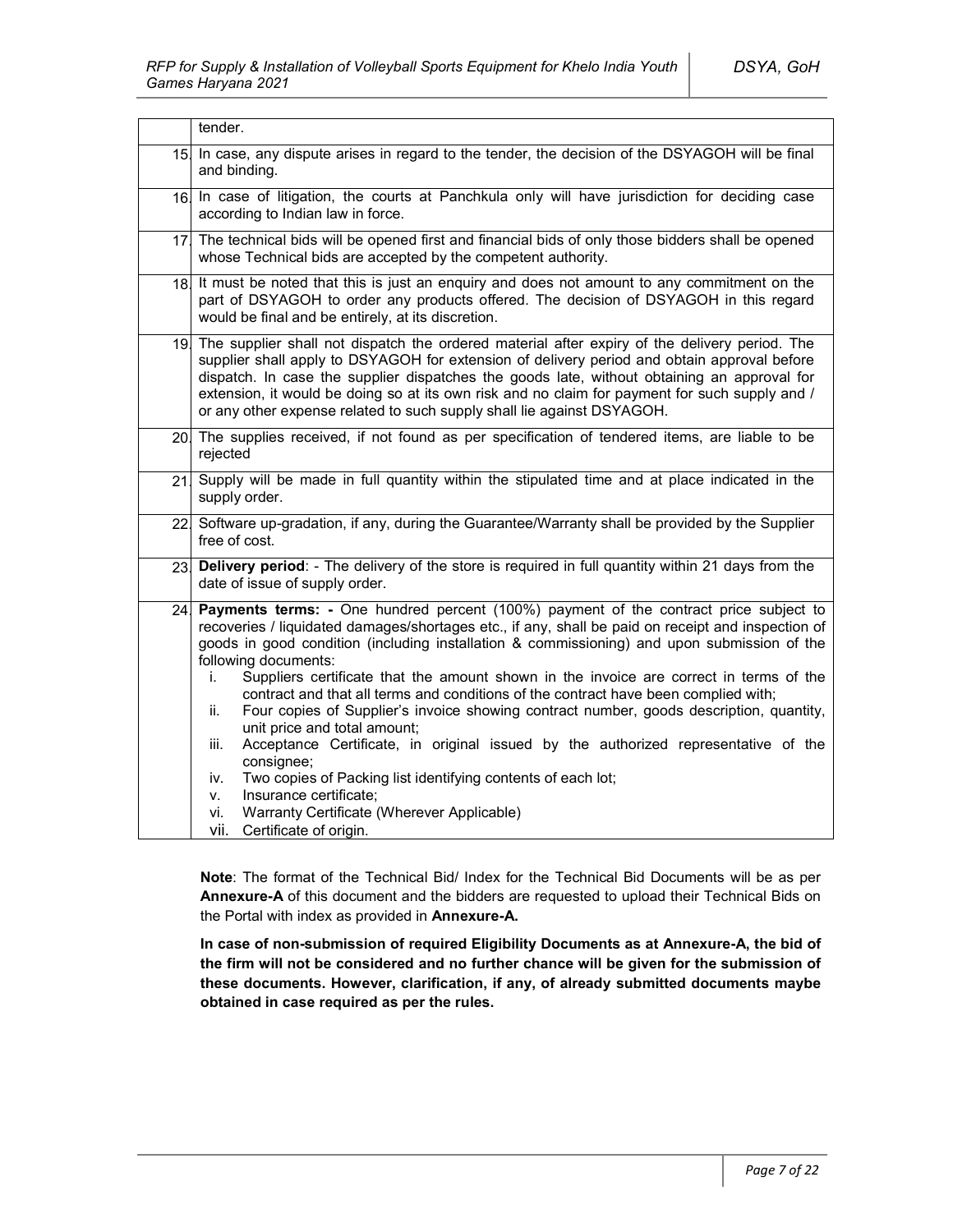**Standard Terms and Conditions** (wherever applicable these terms & conditions will overrule the specific terms and conditions as at Para 'C' above): -

#### **1. EMD: -**

The firms are required to deposit Earnest Money as indicated above failing which the tenders are liable to be rejected. Manufacturing Micro & Small Enterprises (MSEs) of the State, Startups/ First Generation Entrepreneurs of the State, Central or Haryana Public Sector Enterprises and "approved sources" as declared by the Industries Department, Haryana, are exempt from the deposit of EMD.

#### **2. Performance Security:**

The successful Tenderer/Bidder shall be required to deposit Performance Security Deposit within 14 days of issuance of LOA as under: -

| Sr.<br>No.                                    | <b>Type of Firm/Enterprises</b>                                                     | <b>Value of Performance Security</b><br><b>Deposit</b> |  |
|-----------------------------------------------|-------------------------------------------------------------------------------------|--------------------------------------------------------|--|
| l1                                            | Haryana based firms: -                                                              |                                                        |  |
|                                               | Haryana Based Micro and<br>(i)<br><b>Small Enterprises (MSEs)</b>                   | (i) $@0.2\%$ of the value of contract                  |  |
| (ii) Haryana based other firms<br>enterprises |                                                                                     | (ii) @2% of the value of contract                      |  |
| $\overline{2}$                                | Other States/ UTs based firms                                                       | @ 3% of the value of contract                          |  |
|                                               | # Harvana based MSEs will be eligible for performance security deposit @ 0.2% who l |                                                        |  |

**#** *Haryana based MSEs will be eligible for performance security deposit @ 0.2% who have filed SSI Certificate/EM Part-II/Udyog Aadhaar Memorandum (UAM)/Udyam Registration in Haryana and who participate directly in the tendered/quoted items and offering to supply the entire* Work/Supply Order by their enterprise*.*

The conditions governing the above may kindly be seen in the notification dated 14.12.2020.

The performance security in excess of the EMD already deposited can be submitted in the shape of Demand Draft/Call Deposit Receipt/Banker's Cheque or in the shape of equivalent Bank Guarantee of any scheduled bank with branch in Panchkula. The performance security shall be returned after the successful completion of the warranty period.

In case of Bank Guarantee, the successful bidder shall furnish the performance security for the required amount (as per the above table) valid up to 180 days beyond the warranty period and further revalidating till the warranty in case of replacement during warranty period.

### **3. Price Fall Clause:**

Price Fall Clause is that the price quoted in the tender/quotation or approved in the Rate Contract for the stores shall not exceed in any way the lowest price at which the tenderer quote for the supply the stores of identical description to Central / State Government Institutions/Undertakings/any other person during the delivery period/currency period of the rate contract. If, at any time during the delivery period/currency period, the successful tenderer reduces the rates/sale price of the quoted stores to any person at the price lower than the price chargeable under the supply order/ rate contract, the tenderers should forthwith notify such reduction and inform this office and the price payable under the supply order/contract for the stores supplied after the date of coming into force of such reduction of the rates shall stand correspondingly reduced to that level. The successful tenderers shall promptly notify the reduction of rates to this office as well as to the concerned Indenting Officer/ Consignees. The tenderer shall also give a certificate on their bills that the rates charged by them are not in any way higher to those quoted by them to the Central and other State Government etc., during the corresponding period. The Indenting Officer shall be required to ensure that requisite certificate is given by the concerned firm on the bills before releasing their payments.

**4. Penalty to firm on Delay in delivery:** Should the contractor fail to deliver or dispatch any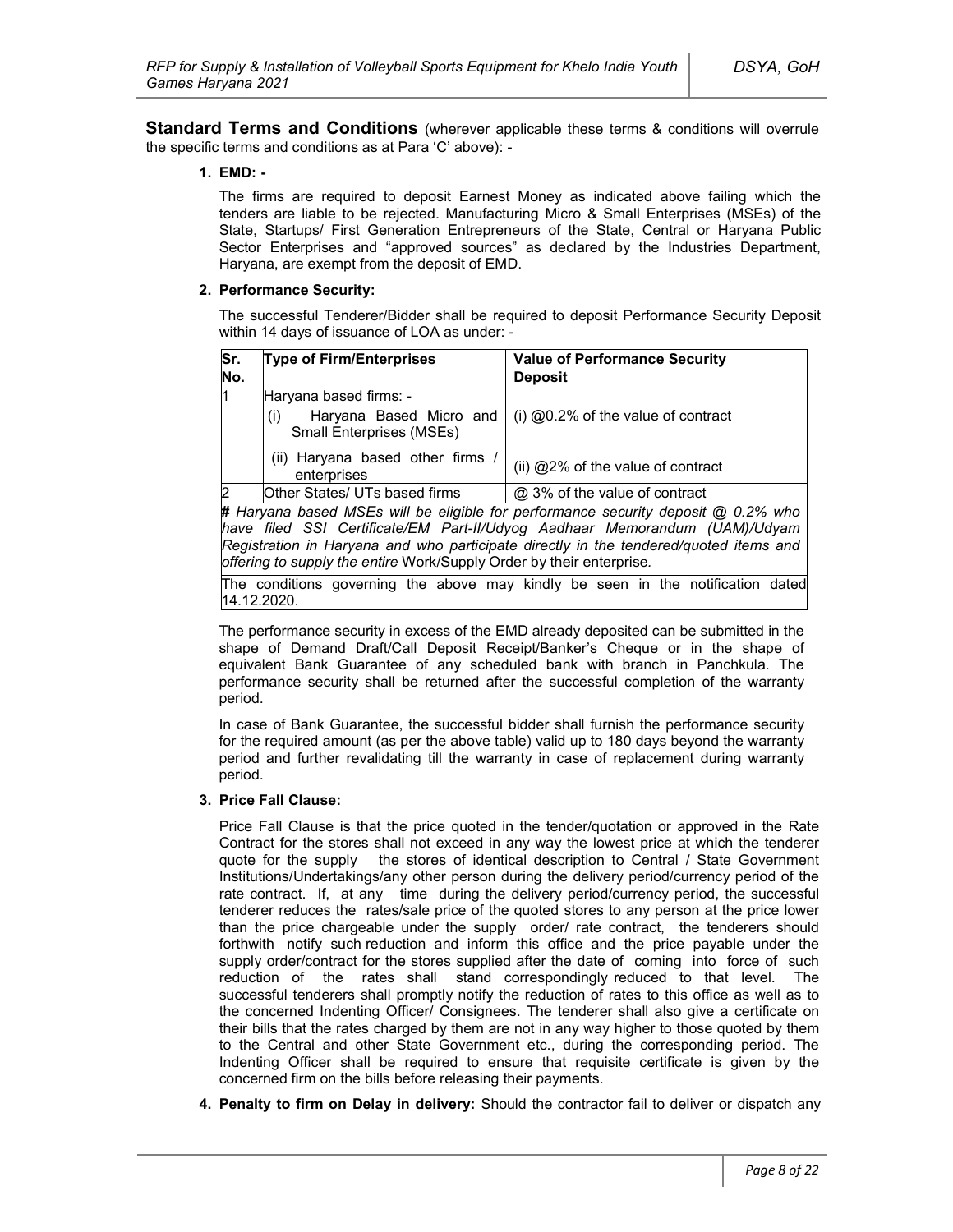consignment within the period prescribed for such delivery or dispatch stipulated in the supply order, the delayed consignment will be subject to 2% penalty per consignment per month recoverable on the value of the stores supplied.

**5.** The bidders are required to quote the basic rates, the delivery/ transportation costs/ applicable GST and duties etc., and the place of billing for the supply of stores clearly and separately. The bidders are required to intimate the place of billing.

#### **6. Penalty Clause for Department/ Govt. Agencies for delay in Payment**

Delay in payments to the suppliers beyond the stipulated credit period indicated in the supply order, unless supported by cogent reasons and approved by a higher authority, will attract penal interest on the defaulting amount  $@$  Rs. 25/- per rupees one lakh per day of delay beyond the stipulated credit period.

#### **7. Negotiation of Rates**

Regarding negotiations of rates, policy issued by the State Government vide G.O. No.2/2/2010-4-IB-II dated 18.06.2013, G.O. No.2/2/2010-4-IB-II dated 16.06.2014, G.O. No.2/2/2010-4-IB-II dated 09.02.2015 will be applicable.

#### **8. Concession to MSMEs of State:**

The State Government has notified "Haryana State Public Procurement Policy for MSME - 2016" which will be applicable in respect of concessions to Haryana based MSMEs and KVIs. For claiming the relevant concession/s like Tender Fee, Earnest Money Deposit (EMD), Turnover, Exemption in respect of Past Performance & Experience, Purchase Preference and Performance Security, the bidders are required to submit the documentary proof from Government authorities showing that they come under Haryana based manufacturing MSME/KVI units as the case may be e.g. **\***Entrepreneurs Memoranda in Haryana in bidder's name and further subject to fulfilment of eligibility criteria as provided in the said Policy of 2016.

**\*Note:-** To claim the concessions/benefits under the above policy, the bidder is required to submit SSI Certificate/Manufacturing Entrepreneurs Memorandum (part-II) issued by the Industries Department Haryana in respect of the quoted item / Udhyog Aadhaar Memorandum (UAM)/Udhyam Registration of Haryana based manufacturing enterprises in respect of the quoted item *(Ref. Industries & Commerce Department Haryana Memo No.TS/DS&D/11389-A Dated 03.07.2018)* and further subject to fulfilment of eligibility criteria as provided in the said Policy of 2016 and amendments from time to time

### **9. Concession/benefits to Startups/First Generation Entrepreneurs of State:**

The State Government has notified "Concession/benefits in Public Procurement to Startups/First Generation Entrepreneurs of State" which will be applicable in respect of concessions to Startups/First Generation Entrepreneurs of State. For claiming the relevant concession/s like Tender Fee, Earnest Money Deposit (EMD), Turnover, Exemption in respect of Past Performance & Experience, Purchase Preference and Performance Security, the bidders are required to submit the documentary proof as per the said policy.

**10.** In case of evidence of cartel formation by the bidder(s), the EMD is liable to be forfeited along with other actions as are permissible to Government like filing complaints with the Competition Commission of India and/ or other appropriate forums.

#### **11. Purchase Preferences for approved Sources**

The DSYA Haryana, reserves the right to allow purchase preference to the approved sources, including Central or Haryana State Public Sector Undertakings/Enterprises, provided that such approved source takes part in the bidding process and the quoted prices of the approved source is within 10% of the lowest acceptable price, other things being equal. However, such purchase preference would be available to the approved source only at the lowest acceptable price.

**12. Preference to Make in India: -** The public procurement in the State in reference to "Preference to make in India" shall be governed by Govt. Order No.02/08/2020-4IB-II dated 18.11.202 or as amended from time to time in this regard)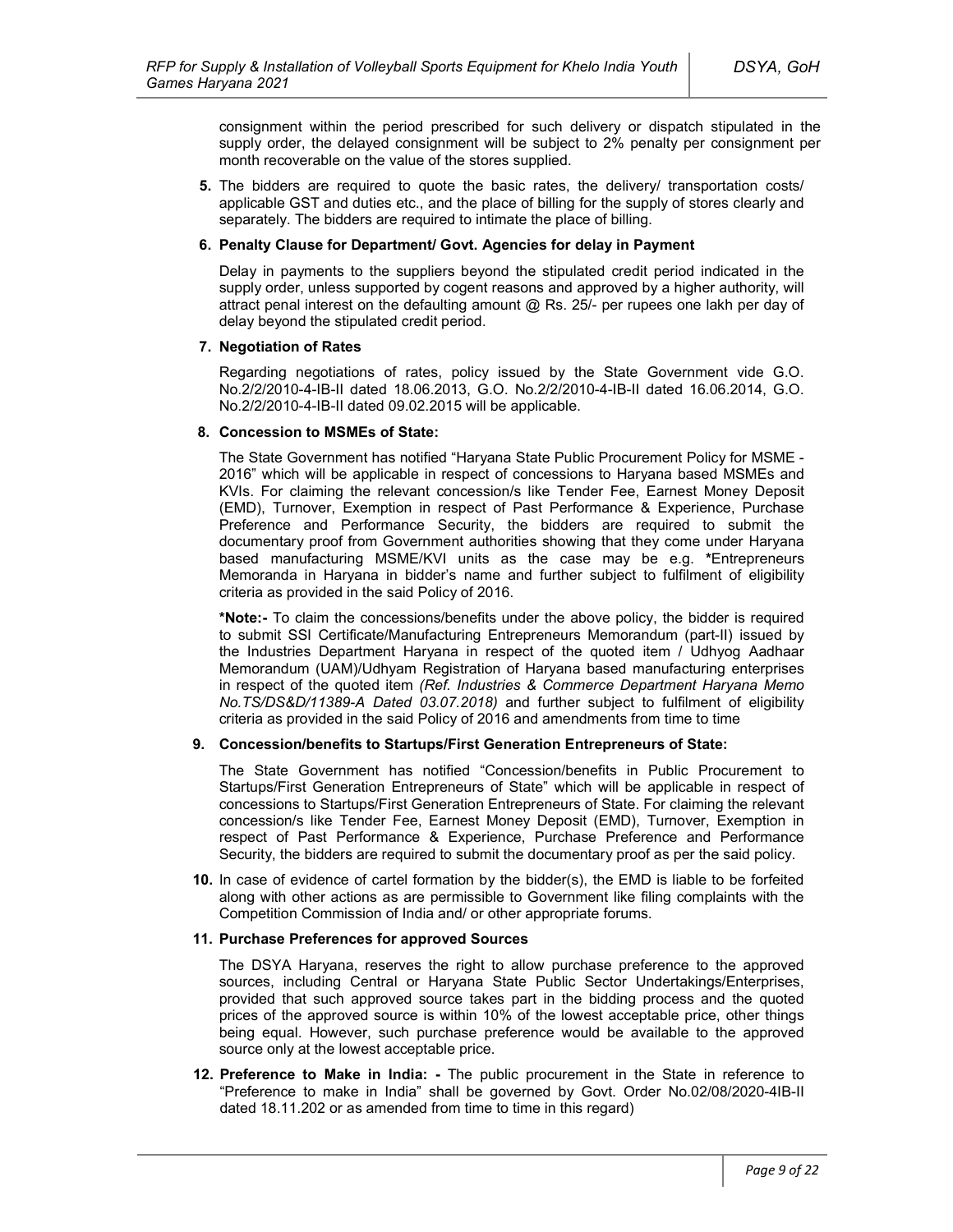**13. Restriction in Public procurement from bidders of certain Countries: -** The restriction on procurement from bidders from a Country or Countries on grounds of Defense of India or matters directly or indirectly related thereto including National Security shall be governed by Govt. Order No.02/09/2020-4IB-II dated 10.12.2020 or as amended from time to time in this regard).

#### **14. Penalty clause for rejected samples/ material offered by the Bidder:**

In case, the material offered for inspection by the firm fails to meet the specifications stipulated in NIT/Order/Contract and the samples are rejected by the Inspecting Committee, the Indenting Department will have the right to levy a penalty at 0.1% of the total order value. In case, the material offered for inspection fails during the 2nd inspection also, the Indenting Department will have the right to increase the penalty to 0.25% of the total order value. In case, the material offered fails during the 3rd and final inspection also, the firm will be liable for penal action including forfeiture of security, risk purchase, debarring/ blacklisting in future, and no further opportunity for inspection would be provided to the supplier firm.

#### **15. Grievance Redressal Mechanism for dealing with the representations/ complaints/ letters of the participating bidders/ firms:**

A time bound Grievance Redressal Mechanism for dealing with the representations/ complaints/ letters of the participating bidders/ firms in the tendering process in the State Public Procurement will be governed by State Government Policy. All the bidders/ firms who want to make any representation/ complaint against any issue related to their technical scrutiny of the bids may do the same within 5 working days (up to 05:00 P.M. of the Fifth Working day) of the date of issue of letter/ intimation regarding their **As per NIT/ Not as per NIT status.** They have to ensure that their communication is delivered/ reached within 5 working days and delay in postal will not be counted as a valid reason. No representation/ complaint in whatsoever manner from the bidders/ firms will be entertained after the opening of Financial Bid.

**16. Blacklisting**: - The firm should not be blacklisted/debarred either in Government Departments/Agencies in State of Haryana or Central Government Departments/Agencies etc. as on the date of submission of the bid in the present tender. Declaration for the same should be submitted as per the enclosed Annexure- 'D'.

#### **17. Arbitration Clause**

In the case of dispute arising upon or in relation to or in connection with the contract between the Employer and the Supplier, which has not been settled amicably, any party can refer the dispute for Arbitration under The Arbitration and Conciliation Act, 1996. Such disputes shall be referred to an Arbitral Tribunal consisting of 3 (three) arbitrators, one each to be appointed by the Employer and the Supplier, the third arbitrator shall be chosen by the two arbitrators so appointed by the parties and shall act as Presiding Arbitrator. In case of failure of the two arbitrators, appointed by the parties to reach a consensus regarding the appointment of the third arbitrator within a period of 30 days from the date of appointment of the two arbitrators, the Presiding arbitrator shall be appointed by the Principal Secretary to Government of Haryana, Department of Sports & Youth Affairs, Chandigarh. The Arbitration and Conciliation Act, 1996 and any statutory modification or re-enactment thereof, shall apply to these arbitration proceedings.

Arbitration proceedings shall be held in India at Panchkula, Haryana and the language of the arbitration proceedings and that of all documents and communications between the parties shall be English.

### **18. Jurisdiction**

All disputes will be settled within the jurisdiction of the Head Quarters of Director, DSYA, Haryana at Panchkula.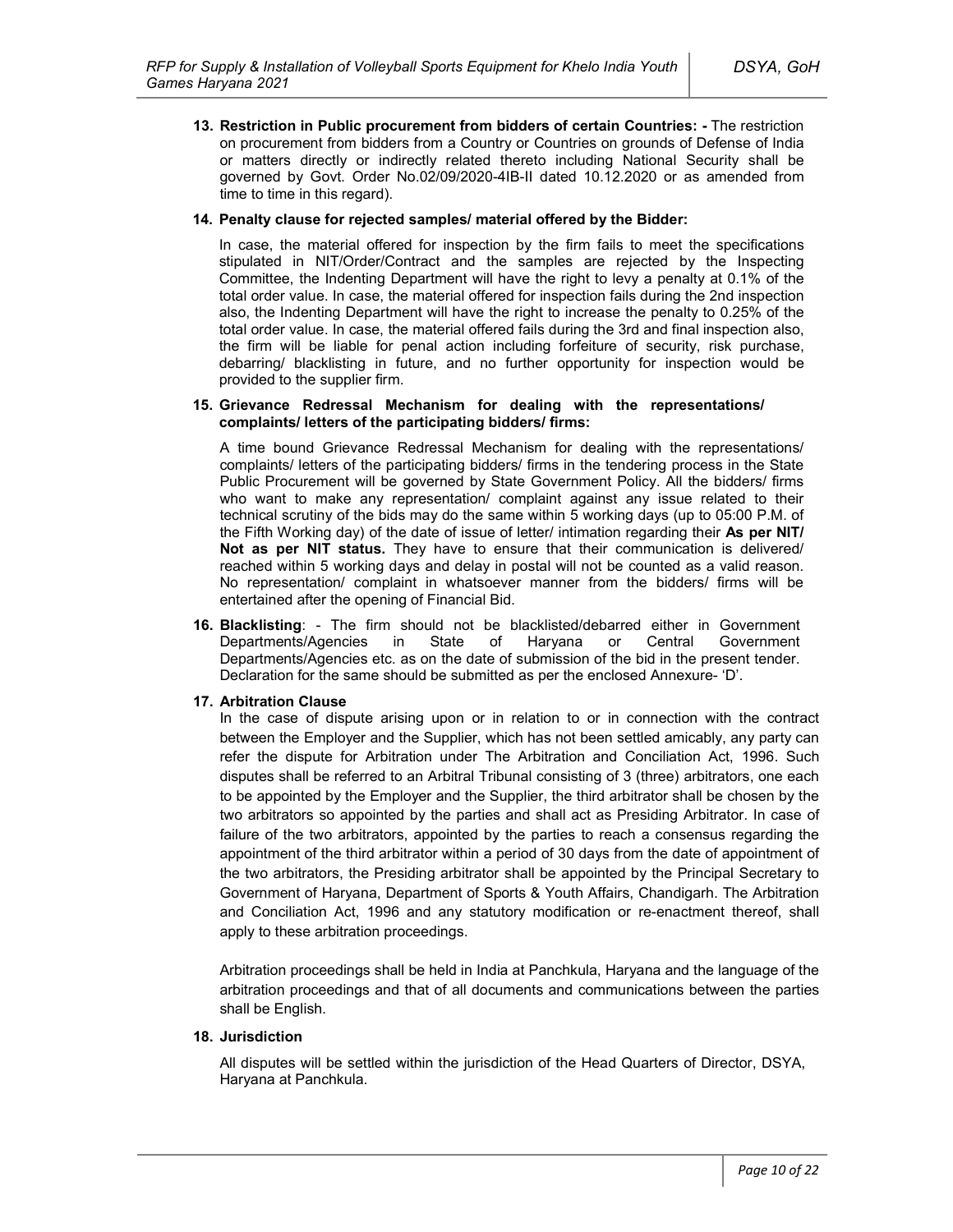## **E. OTHER TERMS AND CONDITIONS**

- 1. The firms are required to mention bifurcation of their rates showing the detail of Basic Rates, GST, Duties etc. in their bid. In case, the supplies are delayed by the firm beyond the stipulated delivery period & there has been any upward revision in the rates of GST/ Duties ON THE CONTRACTED ITEM, no such increase will be allowed. However, if there has been any reduction in GST/Duties, the same will be availed. No variation in GST/ Duties on raw material will be applicable.
- 2. All documents to be submitted by the tenderers with their offer should be self-attested in case the same are copies of original documents.
- 3. The Earnest money of the tenderers will be forfeited to Govt. account and blacklisting/ debarring besides other penal action, if they withdraw their offer/ rates or modify the terms & conditions of the same at any time during the validity of their offer before acceptance.
- 4. The authorized dealer should submit authority letter of their manufacturer, to quote the rates on their behalf failing which tender is liable to be rejected.
- 5. When manufacturer as well as its dealer/s both quote the rates in the same purchase case, then for the purpose of distribution of order, they will be considered as one offer & the order/rate contract will be placed on that firm only which has quoted lower rates among such offers & the offer is as per NIT.
- 6. The Bid i.e. Technical Bid as well as Financial Bid is to be submitted online on web portal https://etenders.hry.nic.in/nicgep/app. The Technical Bids uploaded on the portal should have proper indexing and page numbering on all the documents forming the Technical bid. Any supporting documents if required is to be submitted in online mode only along with their Technical Bids by due date and time.
- 7. The Financial bid/s of only those bidders/ items will be opened who qualify on the basis of their Technical Bids and wherever required approval of samples. The date & time of opening of the Financial bids will be intimated in the due course. The financial must be submitted in the bidder's letter head with seal and sign.
- 8. The offer without prescribed Earnest Money, Tender Fee & E-Service fee is liable to be summarily rejected. The deficiency in the remaining documents and tender requirement can be made subject to the decision by DSYA, Panchkula, Haryana
- 9. The quantity of Stores can be increased or decreased.
- 10. Notwithstanding anything contained in the Tender, DSYA reserves the right to accept or reject any Bid, and to cancel the bid process and reject the Tender, at any time, without thereby incurring any liability to the affected Bidder or Bidders and without any obligation to inform the participating/affected Bidder (s) the reason for such decision.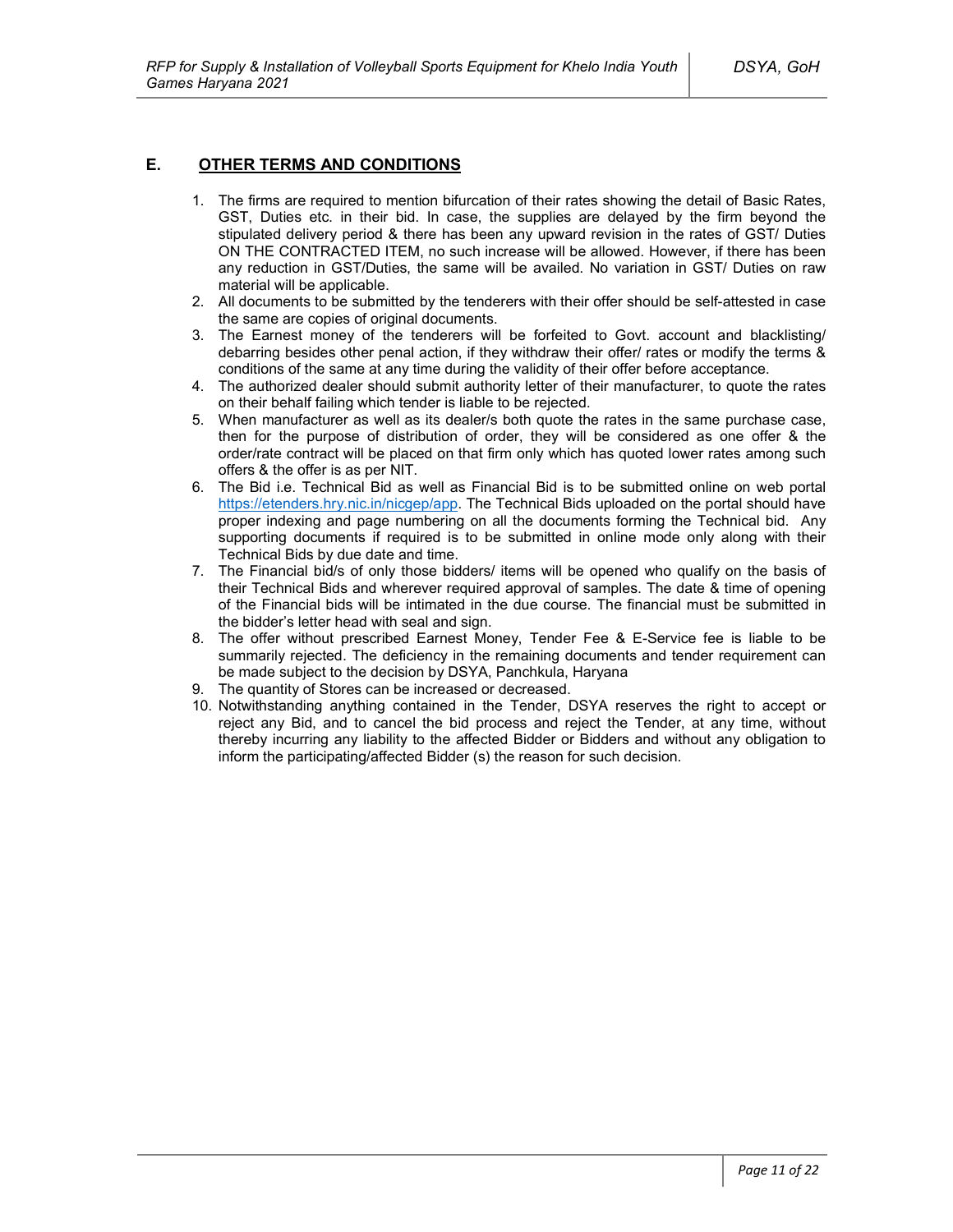## **Annexure- 'A'**

## **Technical Bid format/Index for the Technical Bid documents**

| Sr.<br>No.     | Name of the document                                                                                                                                                                                                                                                                                                                                                                                                                                                  | <b>Status</b><br>of<br>submission<br>(Yes/No) | Page Number as per<br>numbering given to the<br>technical<br>bid<br>documents<br>uploaded<br>on the portal |
|----------------|-----------------------------------------------------------------------------------------------------------------------------------------------------------------------------------------------------------------------------------------------------------------------------------------------------------------------------------------------------------------------------------------------------------------------------------------------------------------------|-----------------------------------------------|------------------------------------------------------------------------------------------------------------|
| 1              | All the documents submitted by the bidder as part of<br>its Technical Bid are attested by the signing authority<br>of the bidder.                                                                                                                                                                                                                                                                                                                                     | Yes/No                                        |                                                                                                            |
| $\overline{2}$ | An undertaking by the bidding firm in reference to<br>acceptance of all the terms & conditions and<br>specifications.                                                                                                                                                                                                                                                                                                                                                 | Yes/No                                        |                                                                                                            |
| 3              | Bidder should submit documents as per condition<br>No. C (1) of the NIT.                                                                                                                                                                                                                                                                                                                                                                                              | Yes/No                                        |                                                                                                            |
| 4              | In respect of condition no. D (16) of the NIT Affidavit<br>on Non-Judicial Stamp Paper duly certified by the<br>Notary stating that the firm [name of the Firm] has<br>blacklisted/debarred<br>been<br>either<br>in<br>never<br>Department/Agencies<br>in State<br>Government<br>οf<br>Central<br>Haryana<br>or<br>Government<br>Department/Agencies etc. as on the date of<br>submission of the bid in the present tender. Please<br>refer Annexure- 'D' of the NIT. | Yes/No                                        |                                                                                                            |
| 5              | In respect of condition No. C (2) of the NIT Average<br>annual turnover of the Bidder from sale of sports<br>apparel and equipment/items in the last 3 years i.e.<br>2017-18, 2018-19 and 2019-20 must be at least 01<br>Crore. Bidder is required to submit valid Turnover<br>Certificate for last 3 Financial Years duly certified by<br>CA as per the enclosed Annexure- 'E' of the NIT.                                                                           | Yes/No                                        |                                                                                                            |
| 6              | Bidder should submit documents as per condition<br>No. C (3) of the NIT.                                                                                                                                                                                                                                                                                                                                                                                              | Yes/No                                        |                                                                                                            |
| $\overline{7}$ | Bidder should submit documents as per condition<br>No. $C(4)$ of the NIT.                                                                                                                                                                                                                                                                                                                                                                                             | Yes/No                                        |                                                                                                            |
| 8              | Bidder should submit all the required details as per<br>Condition as at Sr. No. C (6) of the NIT.                                                                                                                                                                                                                                                                                                                                                                     | Yes/No                                        |                                                                                                            |
| 9              | Bidder should submit certificate as per condition No.<br>$C(7)$ of the NIT.                                                                                                                                                                                                                                                                                                                                                                                           | Yes/No                                        |                                                                                                            |
| 10             | Bidder should submit the warranty certificate as per<br>condition No. C (8) of the NIT.                                                                                                                                                                                                                                                                                                                                                                               | Yes/No                                        |                                                                                                            |
| 11             | Bidder should submit certificate as per condition No.<br>$C(9)$ of the NIT.                                                                                                                                                                                                                                                                                                                                                                                           | Yes/No                                        |                                                                                                            |
| 12             | In respect of Condition as at Sr. No. C (10) of the<br>NIT-the bidder is required to submit certificate that<br>the technical specification of the sports equipment<br>used in competitions should be as per rule of the<br>International / National Federation/Association of<br>concerned disciplines.                                                                                                                                                              | Yes/No                                        |                                                                                                            |
| 13             | Bidder should submit self-attested declaration on Rs.<br>100/- stamp paper as per Condition as at Sr. No. C<br>$(12)$ of the NIT.                                                                                                                                                                                                                                                                                                                                     | Yes/No                                        |                                                                                                            |
| 14             | In respect of Condition as at Sr. No. C (13) of the<br>NIT- The bidder must submit information with                                                                                                                                                                                                                                                                                                                                                                   | Yes/No                                        |                                                                                                            |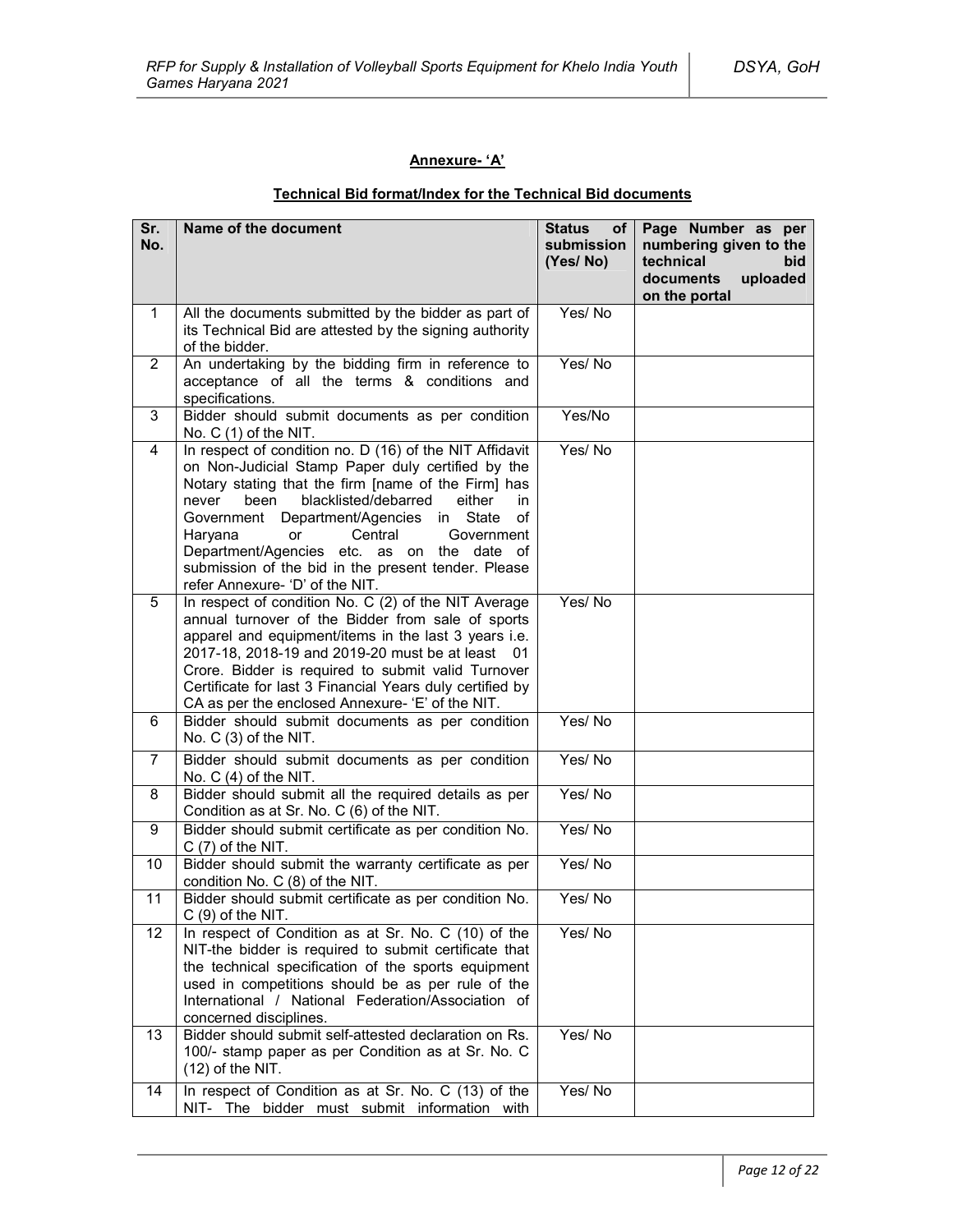|    | supporting documents as specified in Annexure-III.   |         |
|----|------------------------------------------------------|---------|
| 15 | Bidder should submit undertaking as per condition    | Yes/No  |
|    | No. C (22) of the NIT.                               |         |
| 16 | <b>GST</b><br>Bidder should provide Copy of<br>valid | Yes/No  |
|    | Registration Certificate.                            |         |
| 17 | Acceptance of Delivery Period as per NIT.            | Yes/ No |
| 18 | Acceptance of Payment terms as per NIT.              | Yes/ No |
| 19 | All uploaded documents are properly numbered and     | Yes/No  |
|    | in sequence.                                         |         |
| 20 | Tender submission letter submitted                   | Yes/No  |
| 21 | PDF Catalogue as per Annexure II                     | Yes /No |

**Important:** -\* **In case the Technical Documents are uploaded on the portal without proper page numbering, the Tendering Department will be within its right to cancel the bid of the said firm.**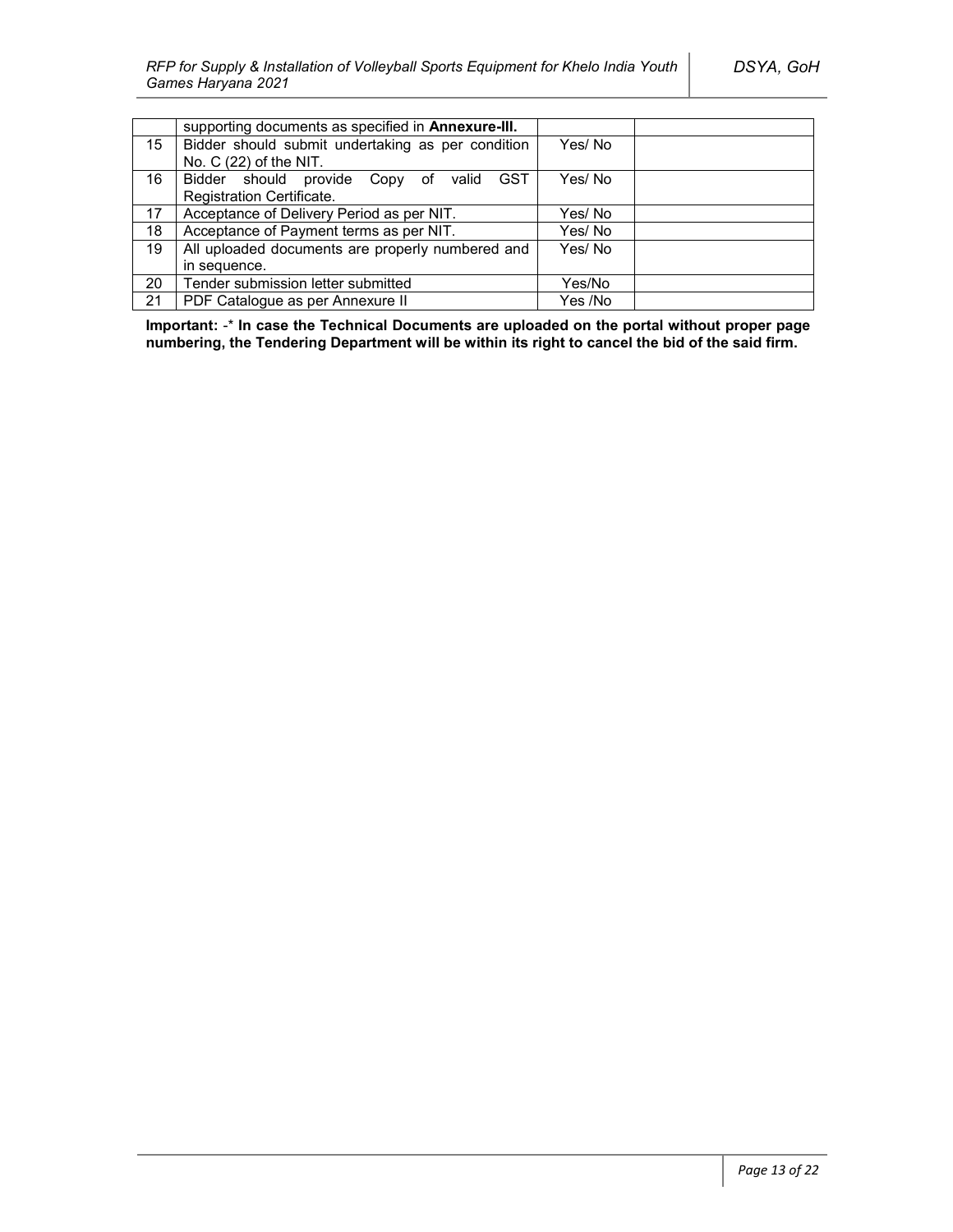## **Annexure- 'B'**

#### **Tender Submission Letter**

To

CEO, Khelo India Youth Games, Department of Sports & Youth Affairs (DSYA), Government of Haryana Tau Devi Lal Sports Complex, Sector 3, Panchkula, Haryana – 134109

Sub: 'Supply & Installation of Volleyball Sports Equipment for Khelo India Youth Games Haryana-2021'

Ref: RFP No. .................................................

I/ We, the undersigned, offer to provide the above services to DSYA. We are hereby submitting our bid, in a sealed envelope.

I/We, hereby declare that:

- (a) We are enclosing and submitting herewith our Bid, with the details as per the requirements of the tender, for your evaluation and consideration.
- (b) I/We have read carefully the terms and conditions of the tender document attached hereto and hereby agree to abide by the said terms and conditions.
- (c) The bid is unconditional.
- (d) I/We undertake that documents submitted are genuine/authentic and nothing material has been concealed. I/We understand that the contract is liable to be cancelled, if it is found to be having obtained, through fraudulent means/concealment of information.
- (e) We shall make available to the DSYA any additional information it may find necessary or require to clarify, supplement or authenticate the Bid.
- (f) Until a formal agreement is prepared and executed, acceptance of this tender document shall constitute a binding contract between DSYA and us subject to the modifications, as may be mutually agreed to, between DSYA and us.
- (g) We agree to keep this bid valid for acceptance for a period of ninety (90) days from the date of opening the bid.

We understand that the DSYA is not bound to accept any tender that the DSYA receives.

Yours faithfully,

Authorized Signatory (with Name, Designation, Contact no. and Seal) *Note: On the Letterhead of the Bidder.*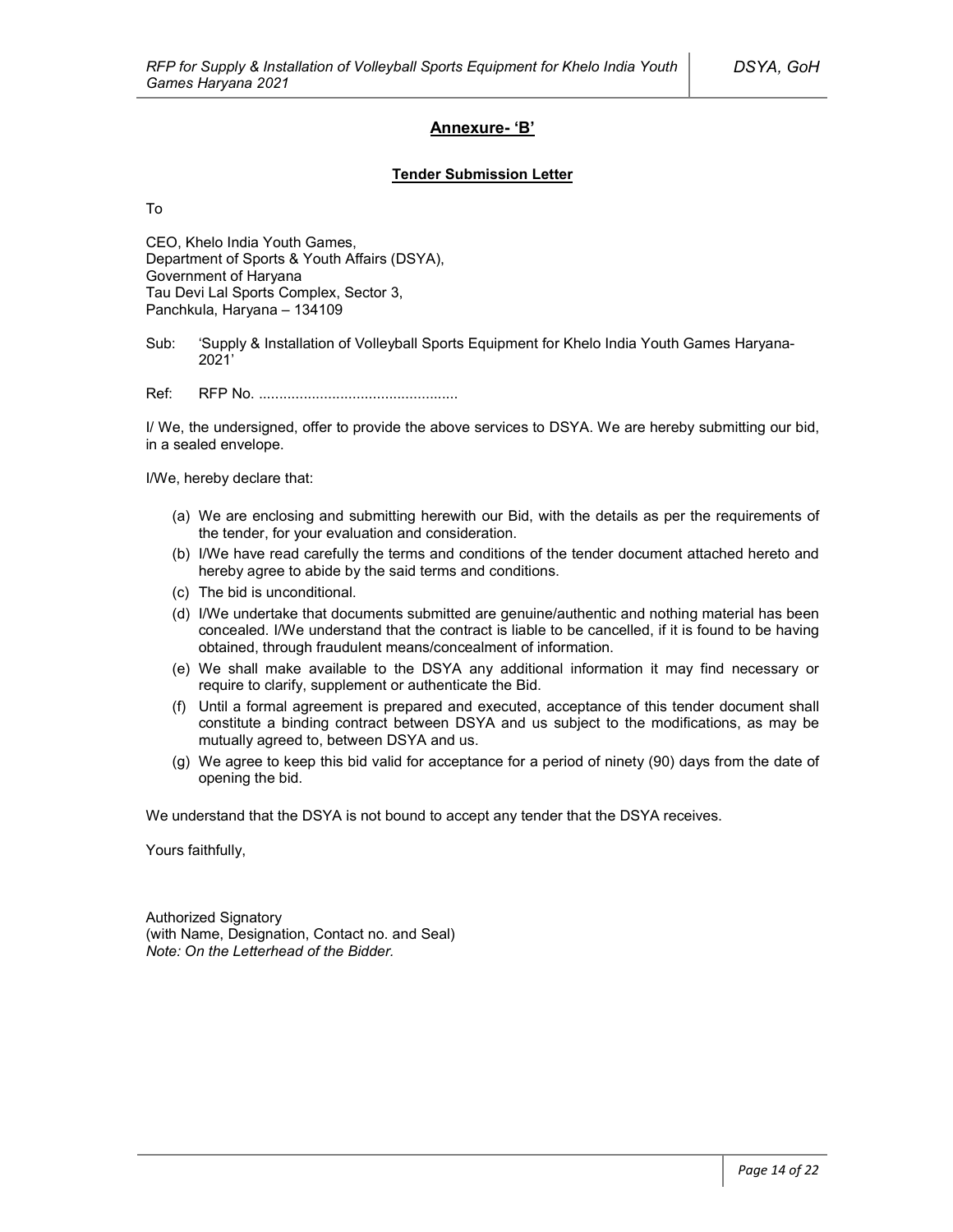## **Annexure- 'C'**

### **MAF (Manufacturer Authorization Form)**

Date: Ref Number:

To

CEO, Khelo India Youth Games, Department of Sports & Youth Affairs, Govt. of Haryana, Tau Devi Lal Sports Complex, Sector 3, Panchkula, Haryana - 134109

- Sub: 'Supply & Installation of Volleyball Sports Equipment for Khelo India Youth Games-2021, Haryana'
- Ref: RFP No. .................................................

Dear Sir,

We authorize M/s ................., to offer their quotation, negotiate and conclude the contract with you against the above invitation for offer.

We hereby extend our full guarantee and warranty as per terms and conditions of the and/or the contract for the equipment and services offered against this invitation for offer by the M/s ……………., **<Full address>**. We hereby commit to the terms and conditions and will not withdraw our commitments during the process and/or the period of contract. As OEM, if the successful bidder is unable to perform services as per contract, OEM shall offer maintenance services or designate another agency as per /contract for equipment offered and shall be responsible for execution of contract and shall be eligible to receive payments as per payment schedule

Yours Faithfully, (Signature of the Bidder)

Name Designation Seal<sup>1</sup> Date: Business Address: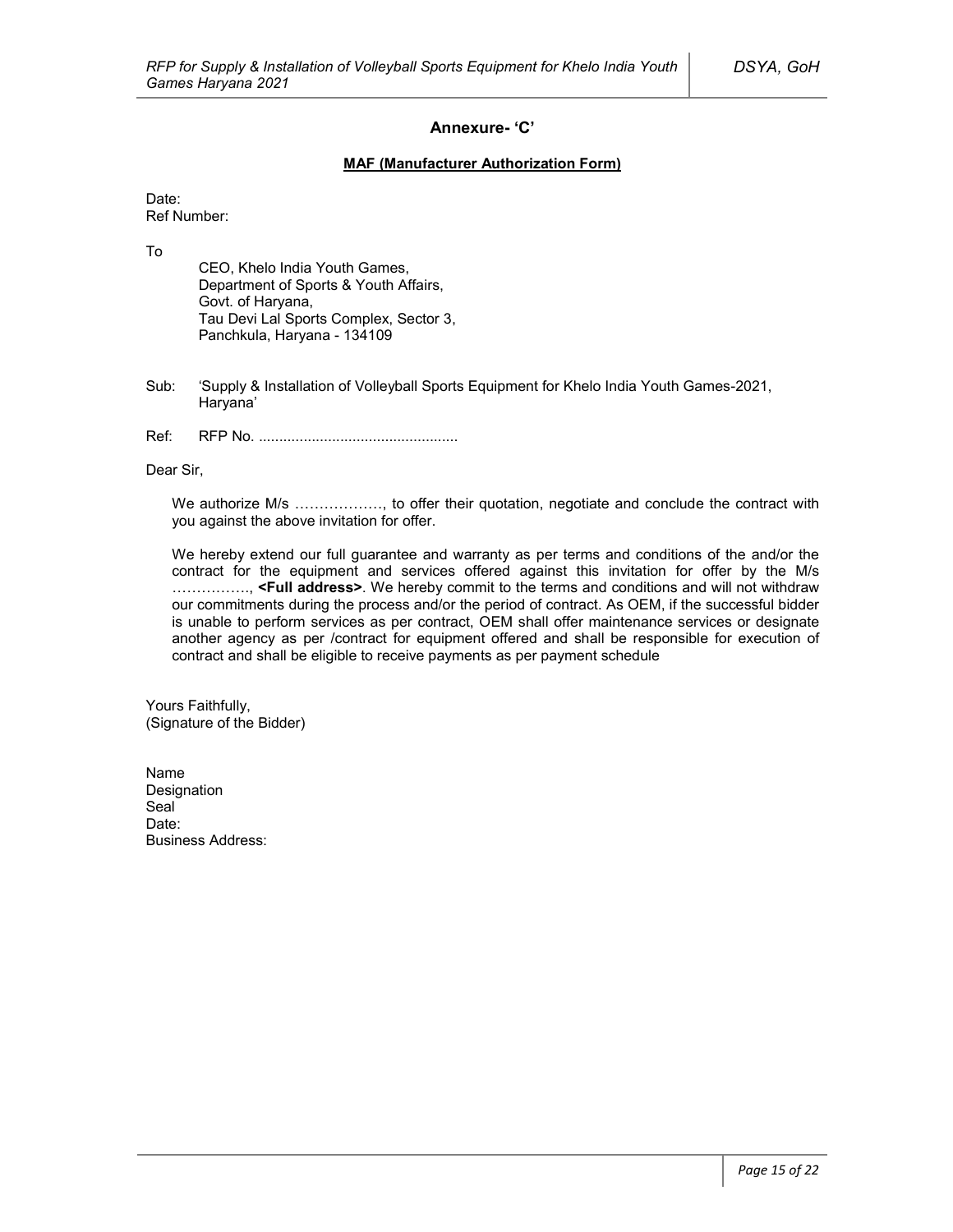## **Annexure-'D'**

#### **Performa for Affidavit**

*(on non-judicial stamp paper of Rs. 100/-)*

I \_\_\_\_\_\_\_\_\_\_ Proprietor/Director/Partner of the firm M/s. \_\_\_\_\_ do hereby solemnly affirm that our firm M/s. has never been blacklisted/debarred either in Government Departments/Agencies in State of Haryana or Central Government Departments/Agencies etc. as on the date of submission of the bid in the present tender.

…………………………………………… Name of the Bidder

…………………………………………………… Signature of the Authorised Signatory

…………………………………………… Name of the Authorised Signatory

Place: \_\_\_\_\_\_\_\_\_\_\_\_\_\_\_\_\_ Date: \_\_\_\_\_\_\_\_\_\_\_\_\_\_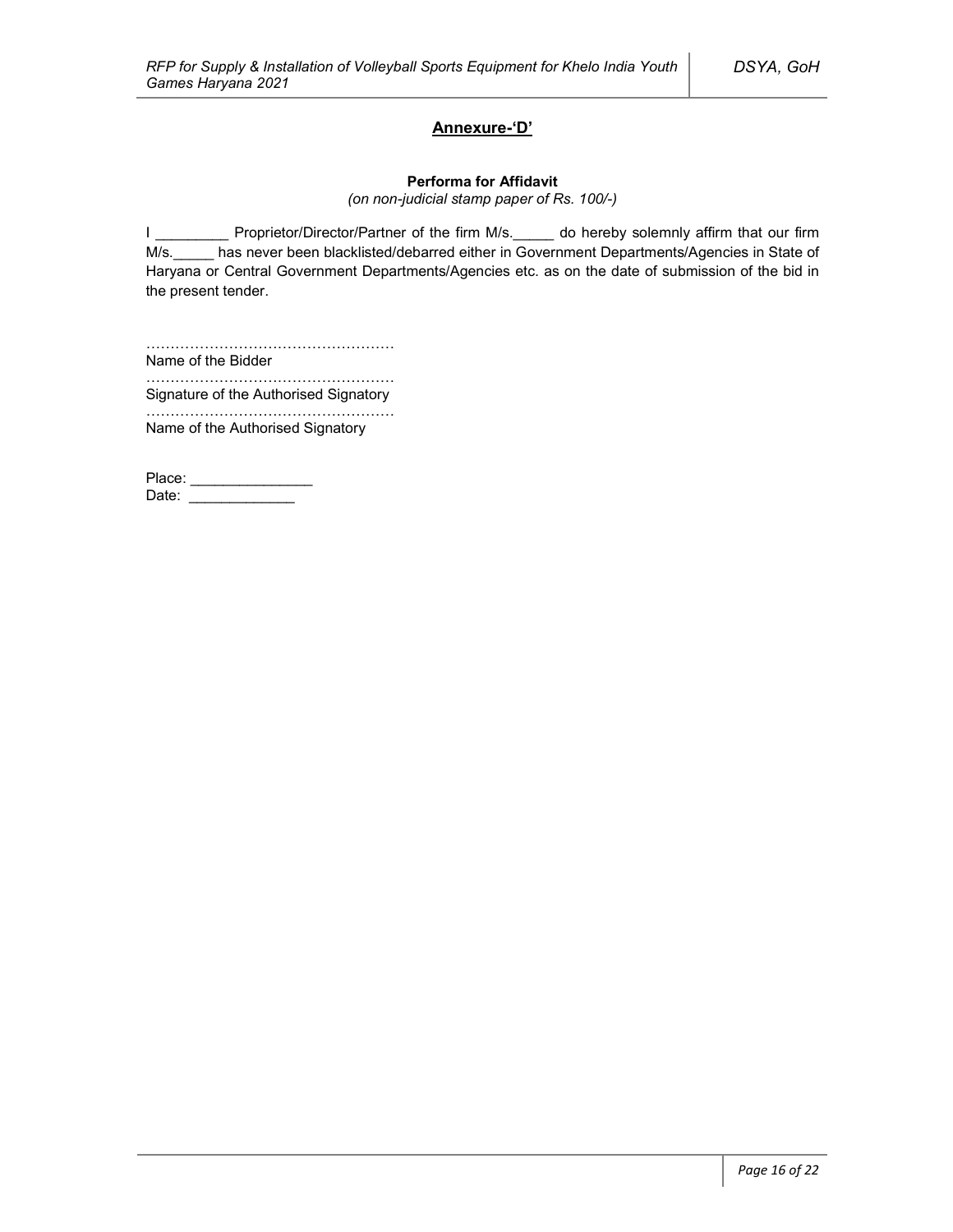## **Annexure- 'E'**

### **Format for Financial Capacity**

| <b>Financial Year</b> | <b>Annual Turnover</b> |
|-----------------------|------------------------|
| 2017-18               |                        |
| 2018-19               |                        |
| 2019-20               |                        |

**Note:** All figures quoted above shall be substantiated by attaching the copy of Audited Annual Reports or a certificate from a Chartered Accountant.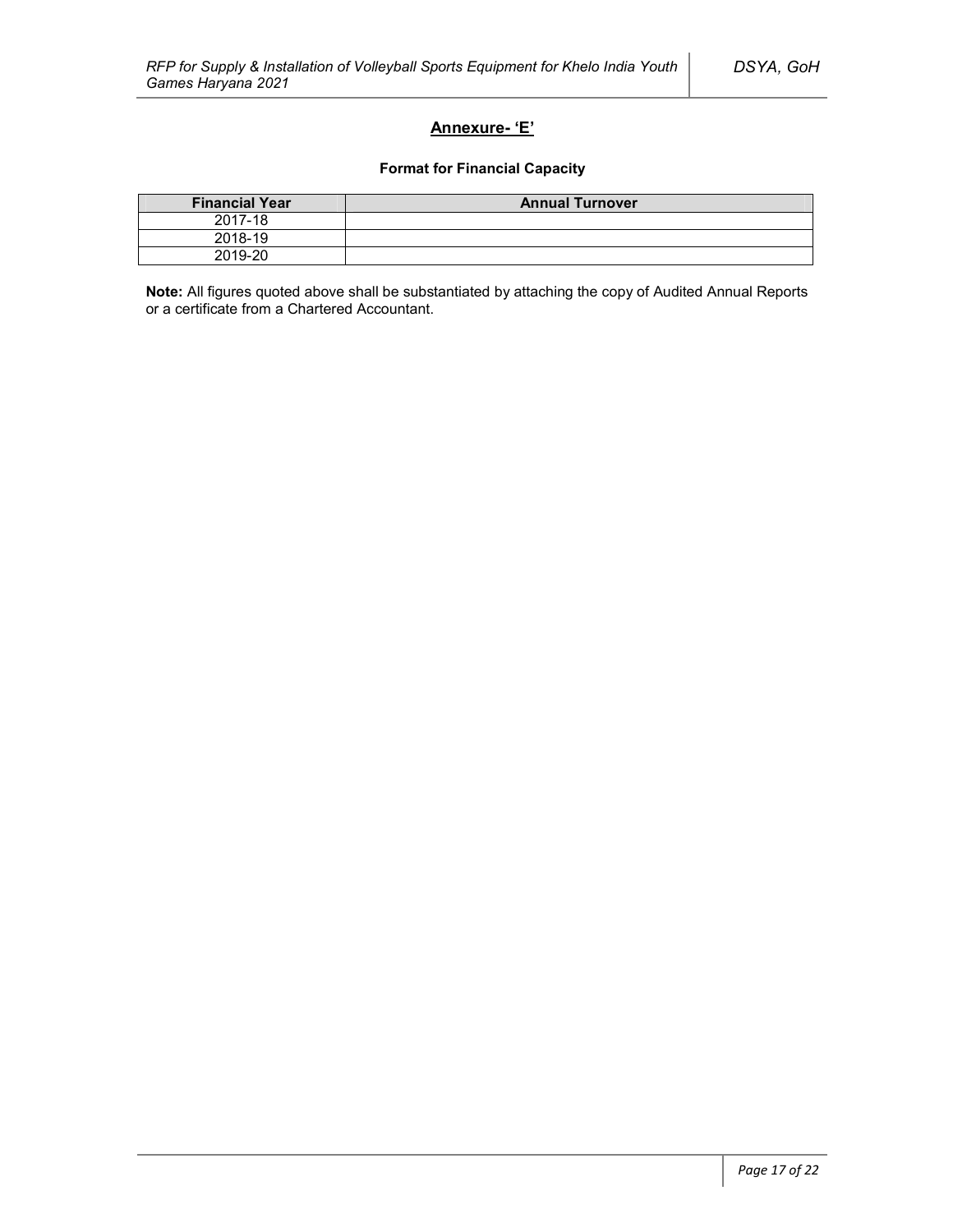## **ANNEXURE- 'I'**

## **ITEM WISE DETAILED SPECIFICATIONS & QUANTITY**

| <b>Sports Discipline: Volleyball</b> |                                                |                                                                                                                                                                                                                                       |                                |                |  |
|--------------------------------------|------------------------------------------------|---------------------------------------------------------------------------------------------------------------------------------------------------------------------------------------------------------------------------------------|--------------------------------|----------------|--|
| <b>Sr No</b>                         | <b>Item Description</b>                        | <b>Item Specification</b><br><b>Required Brand</b>                                                                                                                                                                                    |                                | Quantity       |  |
| 1                                    | <b>Volleyball Net</b>                          | 1M wide, 10-11M long, upper<br>band 7Cms contained 11-12 M<br>plastic coated steel wire, lower<br>band 5Cms with 10-11 M long<br>cord, 10cms square black mesh;<br>approved by FIVB                                                   | Sportiva, Gravino,<br>Spartan  | 8              |  |
| $\overline{2}$                       | Antenna with side<br>bands                     | 1.80M long, 10mm in diameter, 8<br>red and white 10cm long strips<br>made up of Fiber glass. Side<br>band 5cms wide and 1m long in<br>white colour. Approved by FIVB                                                                  | Senoh                          | 6              |  |
| 3                                    | <b>Substitution Paddle</b><br>$(20$ each)      | Polyvinyl/ acryl made paddles<br>with H 18cms and W 140cms<br>double face indication numbers<br>from 1-20. Approved by FIVB                                                                                                           | Spartan, Nivia,<br>Cosco       | 6              |  |
| $\overline{\mathbf{4}}$              | Line Judges flag                               | 40cms X 40cms red colour cotton<br>flag.                                                                                                                                                                                              | Spartan, Nivia,<br>Cosco       | 12             |  |
| 5                                    | <b>Volleyball Trolley</b>                      | Local fabricated Moveable iron/<br>steel made trolley capacity of 20<br>balls.                                                                                                                                                        | Stag, Spartan,<br>Nivia, Cosco | 8              |  |
| $6\,$                                | Flexible wire for net<br>fixation (18 Per mtr) | 5 mm plastic coated wire with<br>strong, sturdy enables high<br>tension strength durability.                                                                                                                                          | Vixen, Sparta,<br>Nivia        | 5              |  |
| $\overline{7}$                       | Table score board                              | Numbering from 0-48 With double<br>face indication of 5 Per Set.                                                                                                                                                                      | Stag, stiga,<br>Yonex          | 4              |  |
| 8                                    | <b>Manual Score Board</b>                      | Approved by FIVB                                                                                                                                                                                                                      | Local                          | $\overline{2}$ |  |
| 9                                    | Referee Chair/Stand                            | Approved by FIVB indoor use,<br>heavy duty steel frame with<br>padding, ways to transport with<br>casters, detachable hand rail, H<br>1850 x L 1100x W970mm,<br>footplate height is finely<br>adjustable by handle (H1040-<br>1640mm) | Senoh                          | 2              |  |
| 10                                   | <b>Ball Stand</b>                              | Locally fabricated light weight to<br>carry 6 balls with apporx H 80<br>cms and W 50 cms.                                                                                                                                             |                                | 4              |  |
| 11                                   | Ball inflator/pump                             | Feet Pump with meter; Portable<br>Double action ball pump with<br>inflating needle pin.                                                                                                                                               | Nivia, Spartan,<br>Vixen       | 4              |  |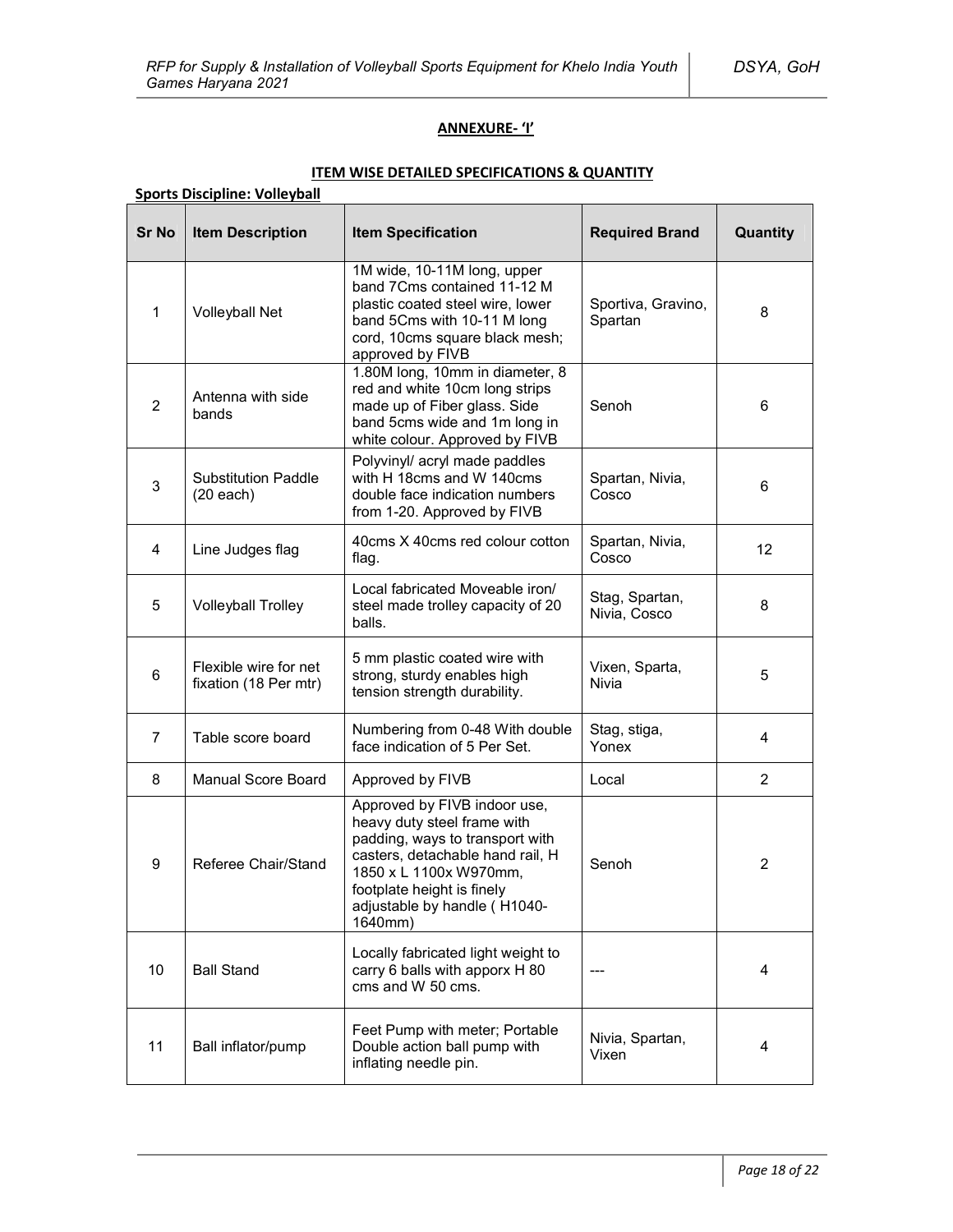| 12 | Pressure gauge                                | Digital pressure gauge MIKASA<br>(AG 500)                                                       | Mikasa                                         | $\overline{2}$ |
|----|-----------------------------------------------|-------------------------------------------------------------------------------------------------|------------------------------------------------|----------------|
| 13 | Ground marking<br>White tape                  | 5 cms wide.                                                                                     | Tesco, ETI,<br>Bapna                           | 300            |
| 14 | Ground marking<br>Yellow tape                 | 5 cms wide.                                                                                     | Tesco, ETI,<br>Bapna                           | 300            |
| 15 | Ground marking<br>Green Tape                  | 5 cms wide.                                                                                     | Tesco, ETI,<br>Bapna                           | 300            |
| 16 | Ground marking Red<br>Tape                    | 5 cms wide.                                                                                     | Tesco, ETI,<br>Bapna                           | 300            |
| 17 | Ground marking<br>Orange Tape                 | 5 cms wide.                                                                                     | Tesco, ETI,<br>Bapna                           | 300            |
| 18 | Tera flex joining tape                        | Approved by FiVB                                                                                | Korea, ETI,<br><b>BAPNA</b>                    | 200            |
| 19 | Double marking Tape<br>(100 meter each)       | 15 cm wide                                                                                      | Korea, ETI,<br><b>BAPNA</b>                    | 15             |
| 20 | Referee card (Red &<br>Yellow)                | Standard size red & yellow colour;<br>Approved by FiVB                                          | Spartan/nivia                                  | 30             |
| 21 | Lux meter                                     | Digital meter for measuring light<br>on court                                                   | Htc /magnafield<br>electronic &<br>engineering | $\overline{2}$ |
| 22 | Net height measuring<br>rod                   | Light weight steel or iron rod<br>marked at 2.24 Per mtr and 2.43<br>Per mtr                    | Local                                          | $\overline{2}$ |
| 23 | Electric buzzer                               | Approved by FiVB                                                                                | Local                                          | 6              |
| 24 | <b>Enclosure Net</b>                          | Length 32Per mtr; height 12Per<br>mtr,; Standard cricket pitch<br>practice net with three spot. | Local                                          | 3              |
| 25 | <b>Ball Circumference</b><br>measuring device | Approved by FiVB                                                                                |                                                | $\overline{2}$ |
| 26 | Height & Tension<br>Gauge                     | Approved by FiVB                                                                                | Senoh                                          | 3              |
| 27 | Hydrometer                                    | Approved by FiVB                                                                                | ---                                            | 3              |

**Note:** Bidders are requested to quote exactly the required specifications and brands which are mentioned above. Quoted items other than the above-mentioned specifications and brands will not be considered.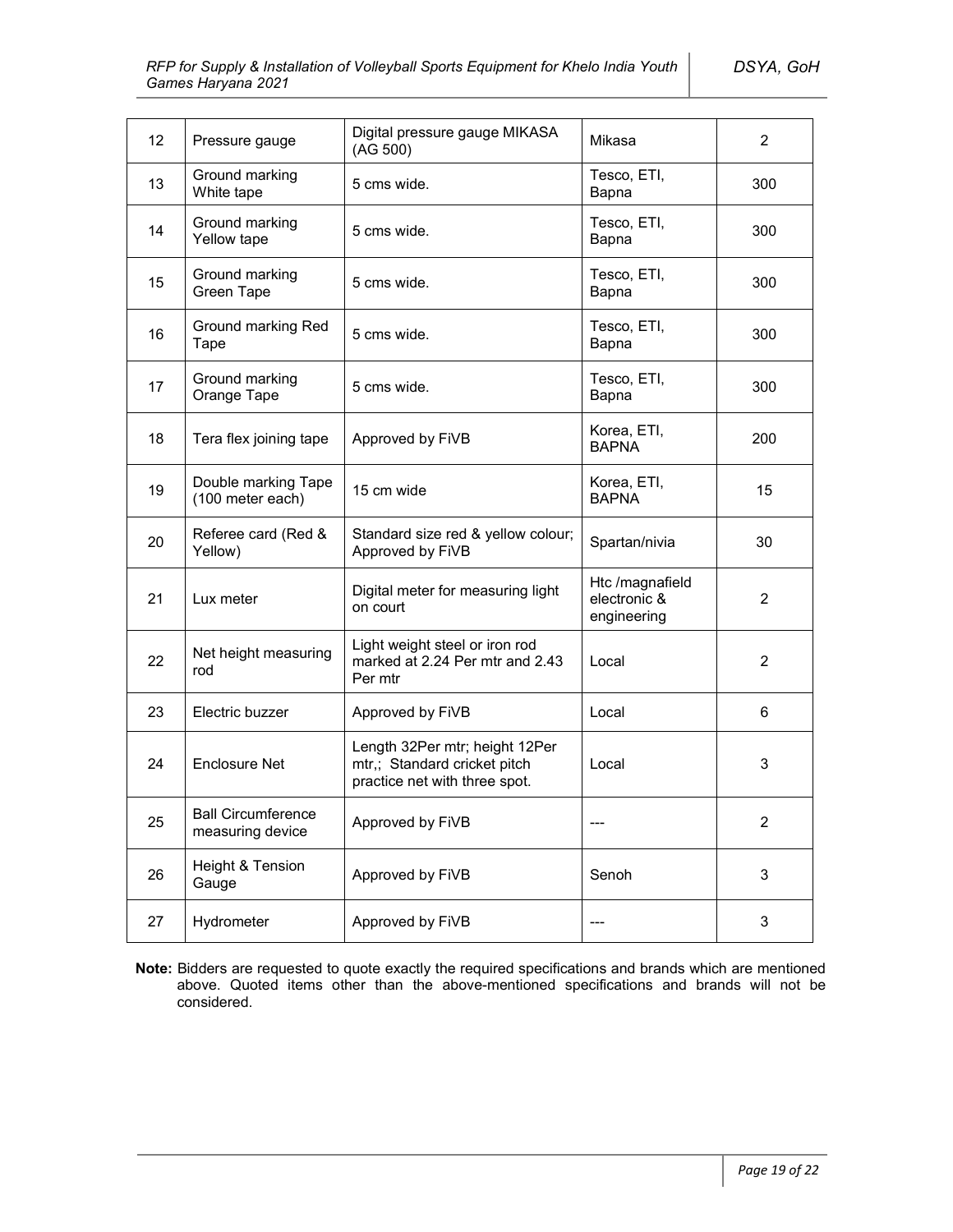### **ANNEXURE- 'II'**

# **COMPLIANCE STATEMENT:**

## **Sports Discipline: Volleyball**

| <b>Sr No</b>   | <b>Item Description</b>                        | Compliance<br><b>Specifications</b><br>(Yes/No) | <b>Offer Brand</b><br>(Make/Model) | <b>Remarks</b><br>(If Any) |
|----------------|------------------------------------------------|-------------------------------------------------|------------------------------------|----------------------------|
| $\mathbf{1}$   | <b>Volleyball Net</b>                          |                                                 |                                    |                            |
| $\overline{2}$ | Antenna with side bands                        |                                                 |                                    |                            |
| 3              | Substitution Paddle (20<br>each)               |                                                 |                                    |                            |
| 4              | Line Judges flag                               |                                                 |                                    |                            |
| 5              | <b>Volleyball Trolley</b>                      |                                                 |                                    |                            |
| 6              | Flexible wire for net fixation<br>(18 Per mtr) |                                                 |                                    |                            |
| $\overline{7}$ | Table score board                              |                                                 |                                    |                            |
| 8              | <b>Manual Score Board</b>                      |                                                 |                                    |                            |
| 9              | Referee Chair/Stand                            |                                                 |                                    |                            |
| 10             | <b>Ball Stand</b>                              |                                                 |                                    |                            |
| 11             | Ball inflator/pump                             |                                                 |                                    |                            |
| 12             | Pressure gauge                                 |                                                 |                                    |                            |
| 13             | Ground marking White tape                      |                                                 |                                    |                            |
| 14             | Ground marking Yellow tape                     |                                                 |                                    |                            |
| 15             | Ground marking Green Tape                      |                                                 |                                    |                            |
| 16             | Ground marking Red Tape                        |                                                 |                                    |                            |
| 17             | Ground marking Orange<br>Tape                  |                                                 |                                    |                            |
| 18             | Tera flex joining tape                         |                                                 |                                    |                            |
| 19             | Double marking Tape (100<br>meter each)        |                                                 |                                    |                            |
| 20             | Referee card (Red & Yellow)                    |                                                 |                                    |                            |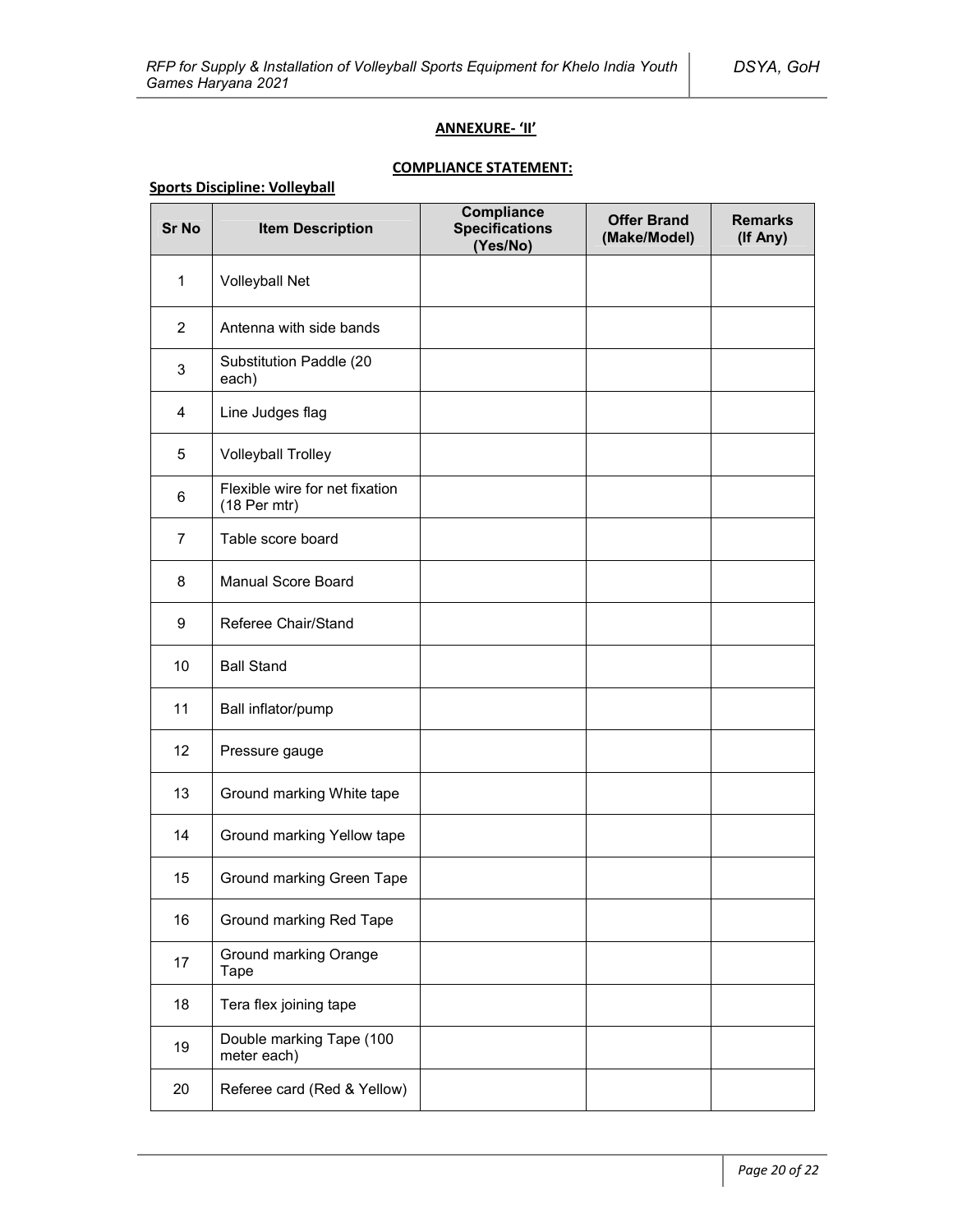| 21 | Lux meter                                     |  |  |
|----|-----------------------------------------------|--|--|
| 22 | Net height measuring rod                      |  |  |
| 23 | Electric buzzer                               |  |  |
| 24 | <b>Enclosure Net</b>                          |  |  |
| 25 | <b>Ball Circumference</b><br>measuring device |  |  |
| 26 | Height & Tension Gauge                        |  |  |
| 27 | Hydrometer                                    |  |  |